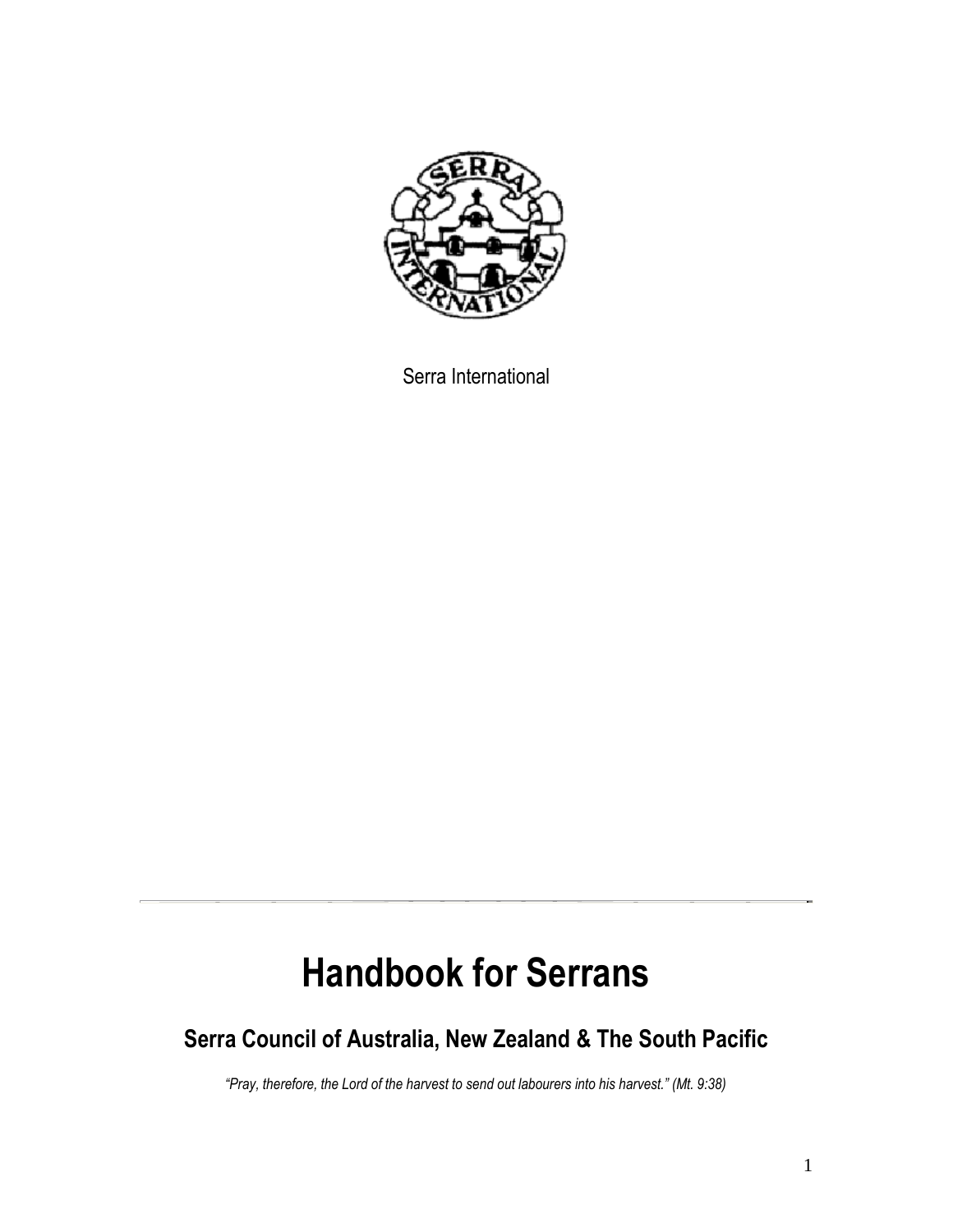# **Table of Contents**

| Serra International and Its History       |  |
|-------------------------------------------|--|
| <b>International Structure</b>            |  |
| <b>International Activities</b>           |  |
| Evaluating the Serra Club and its Members |  |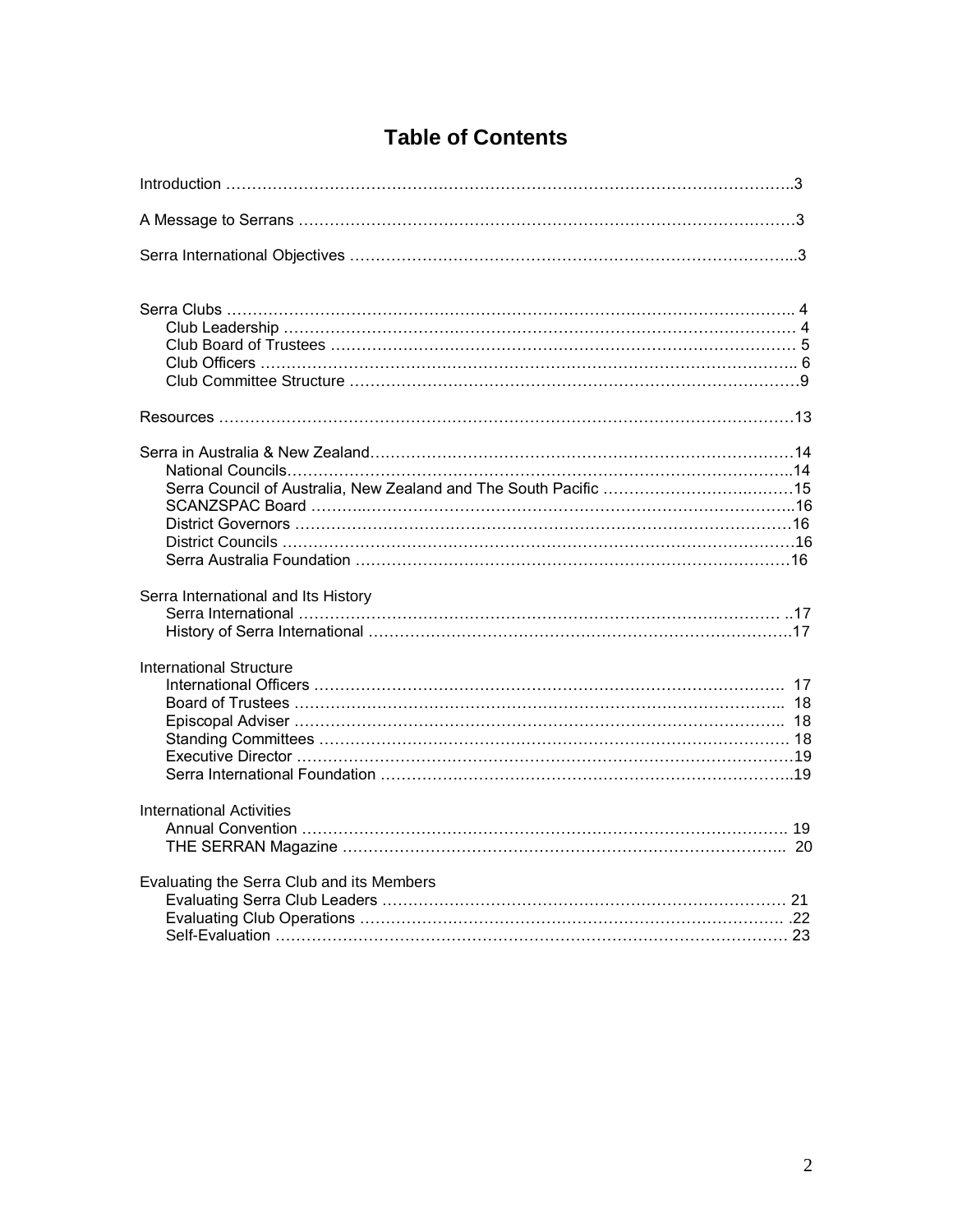# **Introduction**

Welcome to the Serra Club which is part of Serra International. Members of Serra Clubs are known as Serrans.

The purpose of this Handbook for Serrans is to help you in understanding your role in the Club and the opportunities for you to serve our Church in a very special apostolate for Vocations.

> *There are vocations which manifest themselves. They must be fostered. There are vocations which are not conscious of themselves. They must be awakened. There are vocations which do not dare manifest themselves. They must be found and encouraged. There are vocations which are in fear of being lost. They must be reassured. There are vocations which meet with opposition. They must be strengthened. There are vocations which are paralysed by poverty. They must be helped financially.*

# **A Message to Serrans**

*"Prove to everyone, with clarity and without compromise, your sincere adherence to Christ and to the Church. Prove, at home, at work, in your associations, that the message of Jesus forms real men and women capable of coping serenely with the harshness of daily life. Be available with all your strength to the construction of a civil society more worthy of mankind. Prove in your whole behaviour that, with the grace of God, it is possible to put into practice in the modern world the "Sermon on the Mount" and the "Beatitudes" with all the radicalism they involve.*

*With these wishes I invoke the abundance of divine favours on your meritorious activity, on you all and on your dear one and I willingly impart my Apostolic Blessing"*

- Pope John Paul II

# **Serra International Objectives**

At the time of Serra's formation in 1935, as now, the two great needs for the Church were for informed Catholic lay leaders who understood and lived their own Christian vocations to service, and for dedicated priests and religious. The objectives of Serra, which were adopted soon after formation, were defined as -

- $\triangleright$  To foster and promote vocations to the ministerial priesthood of the Catholic Church as a particular vocation to service and to develop appreciation of the ministerial priesthood and of all religious vocations in the Catholic Church, and
- $\triangleright$  To further Catholicism by encouraging its members, in fellowship, through education, to fulfil their Christian vocations to service.

These objectives were ratified by delegates at the 1968 International Convention.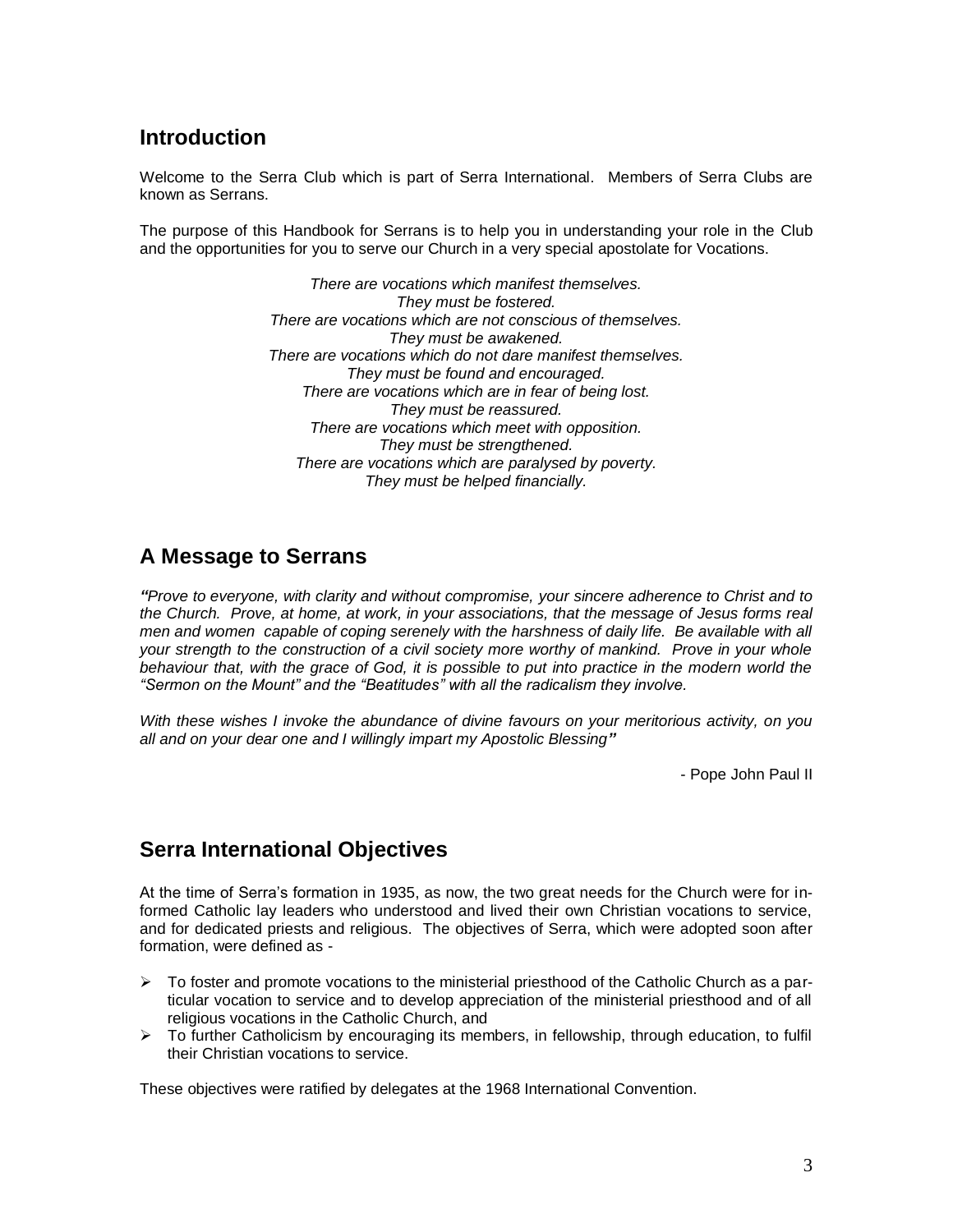In 2005, the wordings of these aims were reviewed and redefined as follows:

- $\triangleright$  To foster and promote vocations to the ministerial priesthood in the Catholic Church as a particular vocation to service and to support priests in their sacred ministry;
- $\triangleright$  To encourage and affirm vocations to consecrated religious life in the Catholic Church; and
- $\triangleright$  To assist its members to recognize and respond in their own lives to God's call to holiness in Jesus Christ and through the Holy Spirit.

# **Serra Clubs**

The basic unit of Serra International is the Serra Club. The Serra Club is the primary presence of Serra International in the local community. Serra's International, National, Area and District structures exist to assist the Serra Club in functioning as efficiently as possible in the local community. Each Serra Club is governed by a Board of Trustees.

Volunteer service is one of the cardinal principles of Serra and is a prime factor in its success. All Serra Club members give of their time and talent voluntarily to the work of Serra. The only remuneration desired by them is the satisfaction which comes from the increased success of Serra as an organisation and the service which it is able to render to the Church in the many communities, Dioceses and Archdioceses where local Clubs are situated.

Serra Clubs meet regularly (weekly, semi-monthly or monthly), preferably at mealtimes. A typical meeting will take approximately 75 to 90 minutes. The Club President presides at these meetings. The meetings are planned in advance with the assistance of the various Committees and Sub-Committees which are described below. The focus of the meeting is primarily on the program to be presented. Most Club business is handled outside of the regular Club Meeting either by posted notices or through the Club newsletter. A Club Meeting is usually preceded with a Mass and then the meeting may take the following form:

| Gathering and hospitality            | 15 minutes     |
|--------------------------------------|----------------|
| Opening prayer, meal or refreshments | 20 minutes     |
| Special announcements                | 2 to 3 minutes |
| Chaplain's message                   | 3 to 5 minutes |
| Program presentation                 | 30 minutes     |
| <b>Discussion</b>                    | 15 minutes     |
| Adjournment with prayer              |                |

It is the responsibility of each Club to arrange for the appointment of either a Chaplain or Spiritual Director with support of their local Bishop. Vocation Directors have often served as Club Chaplains

#### **Club Leadership**

The Serra Club presents an excellent opportunity for the training and development of skills in leadership. An effective leader is interested in the growth of the members as well as in Club accomplishments. A leader creates an atmosphere of ease, co-operation, and good fellowship where everyone works as a team to further the objectives of Serra International.

The best Clubs are Clubs in which the members are engaged, interested, active and where every member assumes some responsibility in the Club. Serra Officers and Committee Chairpersons are always aware of members' skills and interests and use these resources for the good of the Club.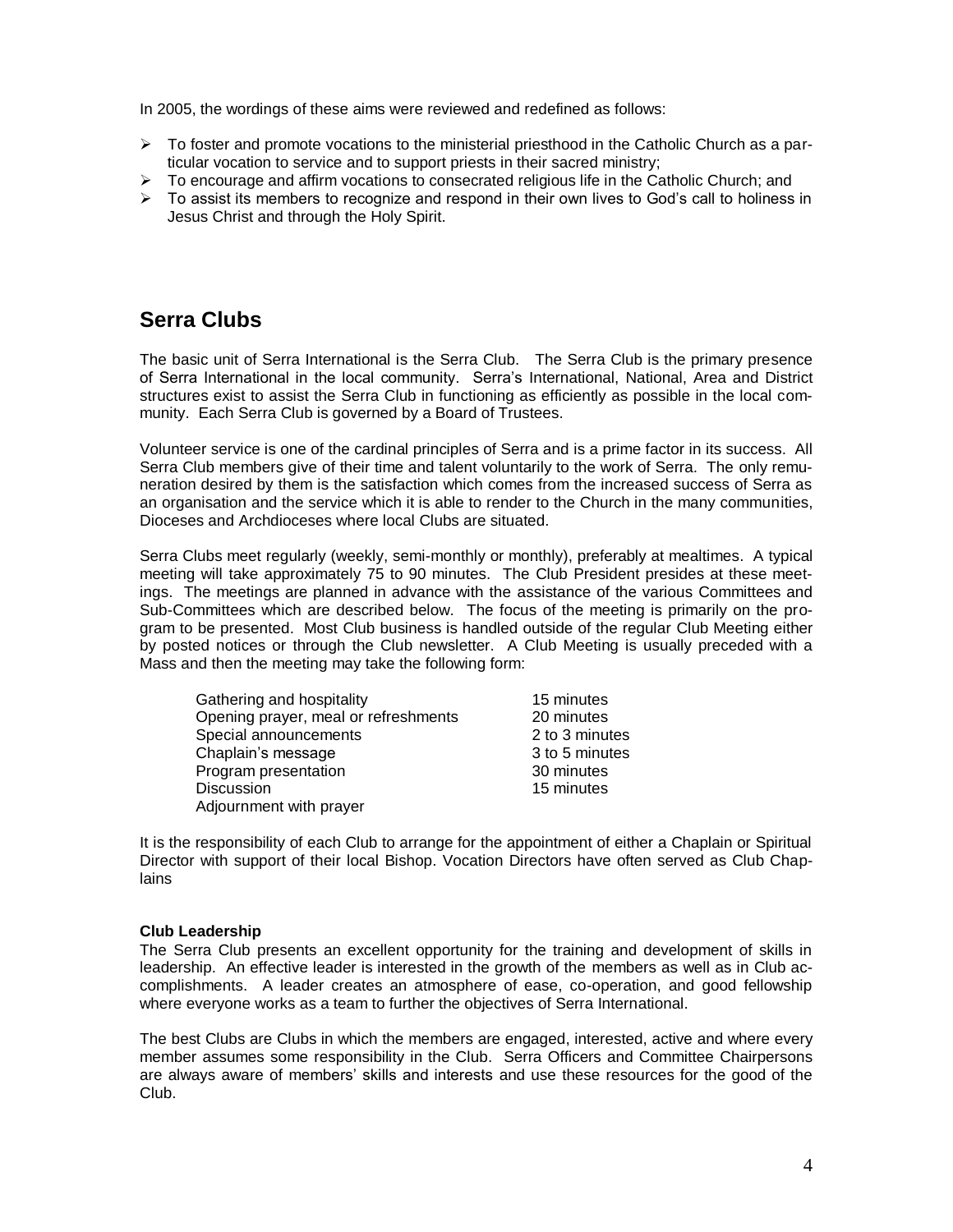In addition, good Serra leaders are constantly identifying and training their own successors. The best legacy that a Club Officer can leave is a well-trained successor who is able to assume the responsibilities of leadership with ease.

# **Club Board of Trustees**

The Club Board of Trustees is the overall policy-making, governing, and co-ordinating body of the Club. It has general control over all Officers, Members, Committees, Budgets, approves all accounts and conducts all ordinary business. Its decisions are final unless overruled by a two-thirds majority of the active members present and voting at a regular Meeting of the Club.

The Club Board of Trustees meets at least once each month, preferably at a time and place separate from the regular Club Meetings. The Members of the Board of Trustees are elected annually as provided in each Club's By-Laws.

#### *Responsibilities*

- **·** determines tasks and functions for the year
- **·** assigns appropriate responsibilities to the Members, Committees, and Sub-Committees
- **·** establishes the Club budget
- **·** oversees election of the Club's delegate to the International Convention and District Meetings
- **·** arranges regular meetings with all Committee and Sub-Committee chairpersons
- **·** ensures that each Club Officer performs his or her assigned duties
- **·** ensures that required reports are sent promptly to the District Governor, District Governor-Elect and/or Deputy Governor
- **·** fills any vacancy in the Office of a Vice-President, the Secretary, the Treasurer, or Trustee for any unexpired term of such Office
- **·** prepares, adopts and amends Local Club By-Laws as needed or required

#### *Composition*

- **·** Club Officers
- **·** President
- **·** President-elect
- **·** Four Vice Presidents
- **·** Secretary
- **·** Treasurer
- **·** Immediate Past-President
- **·** Club Trustees (three recommended)

#### *Qualifications of Members*

- **·** understanding of and dedication to:
	- **·** Serra's objectives
	- **·** the Catholic Church and its role in human society
	- **·** the needs of the Club, the community and the Diocese or Archdiocese in which the Club functions
	- **·** the Constitution and By-Laws of Serra International
- **·** understanding of Constitution, By-Laws and policies of the Local Club
- **·** consistent attendance at meetings and participation in Club programs
- **·** ability to get along and deal impartially with Club Members
- **·** ability to lead justly and delegate responsibility
- **·** dependably carry out Club responsibilities
- **·** have a calm, confident manner
- **·** be an articulate speaker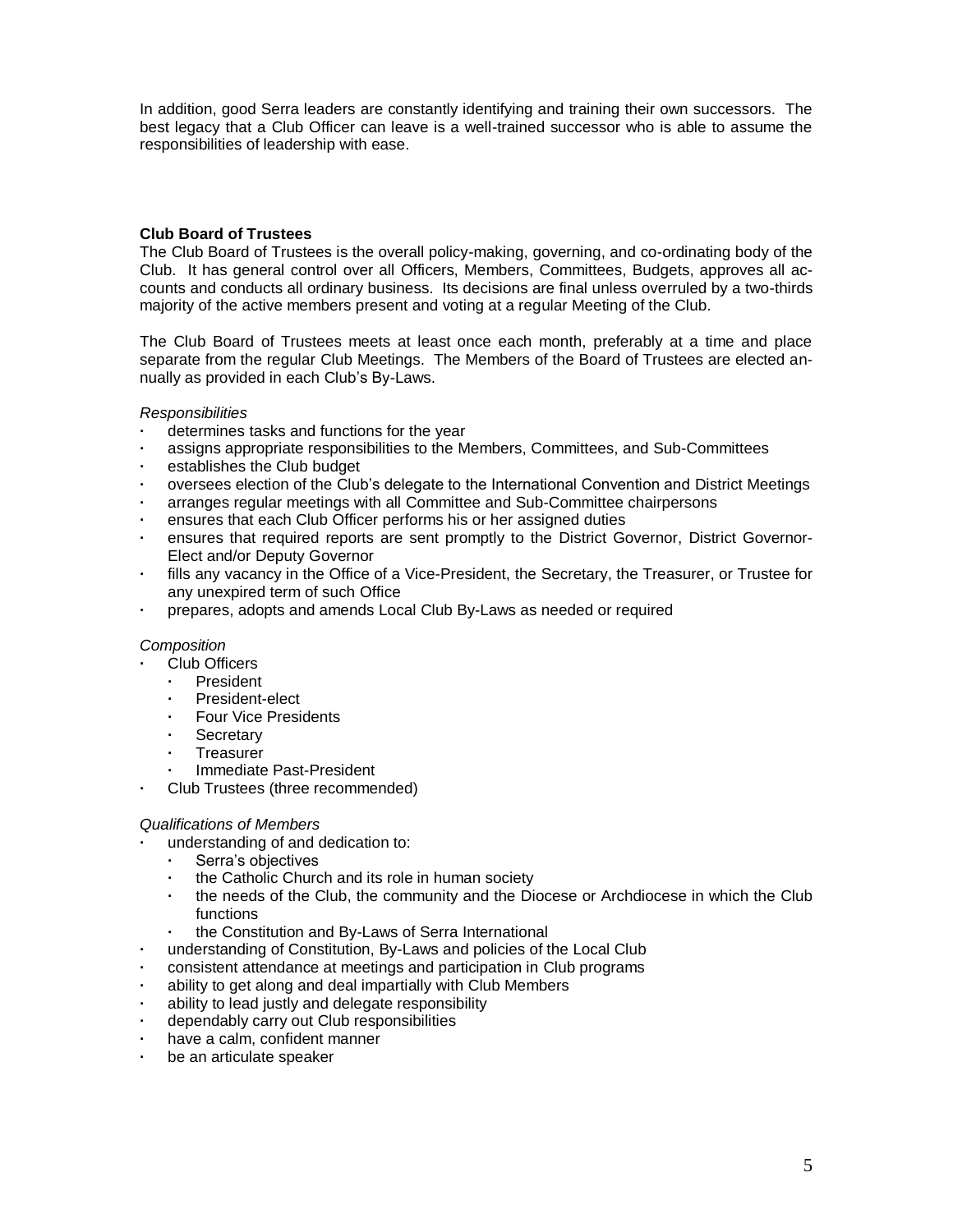*Terms of Office*

Club Officers usually serve a one-year term while the Club Trustees serve staggered, three-year terms. Clubs, however, make the decision on the length of the term.

# **Club Officers**

### **Club President**

*Responsibilities*

- **·** preside at Club and Board Meetings
	- **·** prepare agenda with assistance of Club Secretary
	- **·** arrive at meetings prior to starting time
	- **·** call meetings to order at appointed time
	- **·** conduct each meeting according to suggested Serra procedures
	- **·** develop democratic and effective Club Committee structures
	- **·** confer with Committee Chairpersons on appointment of Sub-Committee Chairpersons and Members
	- **·** attend Committee Meetings as often as possible
	- **·** co-ordinate the work of Committees -- check for duplications
	- **·** help Committee Chairpersons identify and understand their responsibilities and duties
	- **·** ensure good record-keeping of Officers and Chairpersons
- **·** with the Secretary, bring Club history up-to-date prior to expiration of term of Office
- **·** induct new Officers at the first regular meeting following the start of their term of Office unless the function is performed by the District Governor
- **·** represent Club:
	- **·** at all Inter-Club Meetings, activities and District Meetings
	- **·** at International Convention when designated as delegate
	- **·** in community
	- **·** in its contacts with the local Ordinary
- **·** serve as Member of District Board of Trustees
- **·** maintains close contact with District Governor
- **·** in a new Club:
	- **·** visit the local Ordinary with the Committee of the Board of Trustees to ask for the appointment of a Club Chaplain
		- **·** invite the Ordinary to Charter Night and to visit the new Club periodically
- **·** perform such other duties as the Board of Trustees may assign, or as may be required by the Club's By-Laws

#### **Club President-Elect**

- **·** attend all Club and Board of Trustees Meetings
- **·** serve on the Club Board of Trustees
- **·** at the request of the President, serve on specific Committees
- **·** in partnership with the President, ensure timely implementation of Local**,** National Council and Serra International Board actions
- **·** attend and actively participates at the Leadership Planning Conference
- **·** attend Regional and District Conferences as requested by the President
- **·** provides advice to the President when requested
- **·** participates in budget preparation for the next financial year
- **·** develop working relationship with Diocesan Vocation Organisations
- **·** identify potential Officers, Chairs and Committee Members
- **·** perform such other duties as may be assigned by the President and Board of Trustees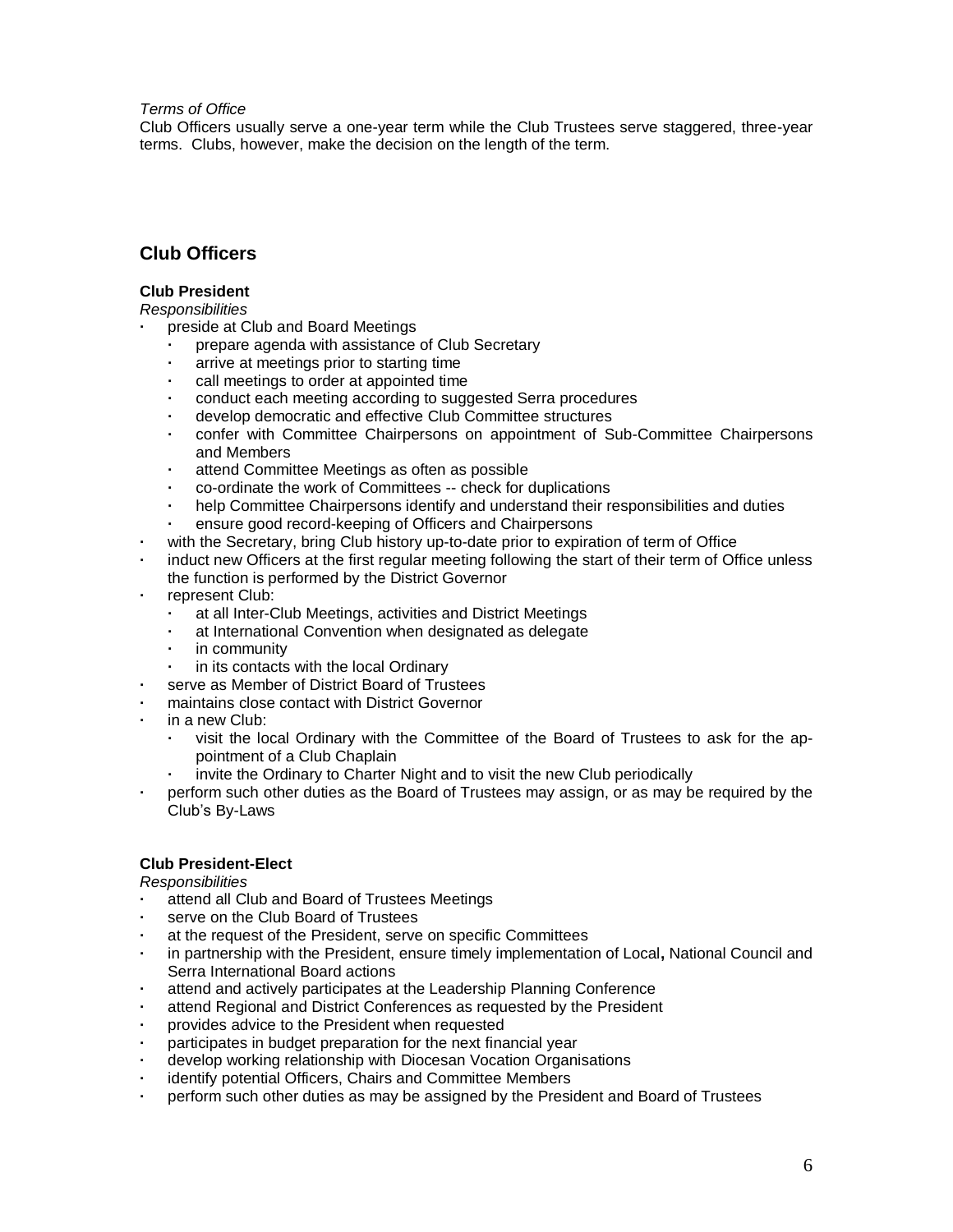# **Vice-President for Vocations**

### *Responsibilities*

- **·** chair the Club Vocations Committee
- **·** maintain the success of all Club vocation efforts
- **·** encourage the formation of a Diocesan and/or Parish or Deanery Vocations Committee
- **·** invite the following to participate in Club vocations efforts:
	- **·** Serrans
	- **·** Club Chaplain
	- **·** Vocation Directors from the Archdiocese, Diocese and Religious Orders
	- **·** Priests, Religious and Laity interested in Church vocations
	- **·** representatives of Priests' Senates, Sisters' Councils, Seminarians and Novices
- **·** identify and collaborate with other organisations that are actively involved in supporting vocations, such as Knights of the Southern Cross.

#### *Goals*

- **·** to study particular needs and problems at the Diocesan level
- **·** to consider possible activities and carry out those that offer the greatest promise
- **·** to initiate and maintain successful vocations programs that meet the needs of the local Diocese

### **Vice-President for Membership**

*Responsibilities*

- **·** chair the Club Membership Committee
- take over the functions of the Vice-President for Program in the absence of the Vice-President
- **·** maintain the success of all Club membership efforts
- **·** invite other Club Members to serve on this Committee and as Chairpersons of the following Sub-Committees:
	- **·** Search
	- **·** Orientation
	- **·** Induction
	- **·** Reception
	- **·** Attendance
	- **·** Health
	- **·** Extension
- **·** recommend assignments for each Club Member to the Club President

# **Vice-President for Program**

- **·** chair the Club Program Committee
- **·** preside and take over duties in the absence of the President
- **·** plan, conduct and evaluate one year of bi-monthly, educational Serran programs
- **·** duties at meeting
	- **·** arrange place of meeting
	- **·** arrange seating at head table (if head table is used)
	- **·** consult with the President on special announcements
	- **·** supervise distribution of literature and other material
	- **·** introduce, or arrange for introduction of, the Speaker
- **·** plan and communicate schedule of programs
- **·** determine financial requirements of Club programs
- **·** co-ordinate programs with the Club President and the Club Board of Trustees
- **·** ensure that the Club programs clearly relate to the objectives of Serra International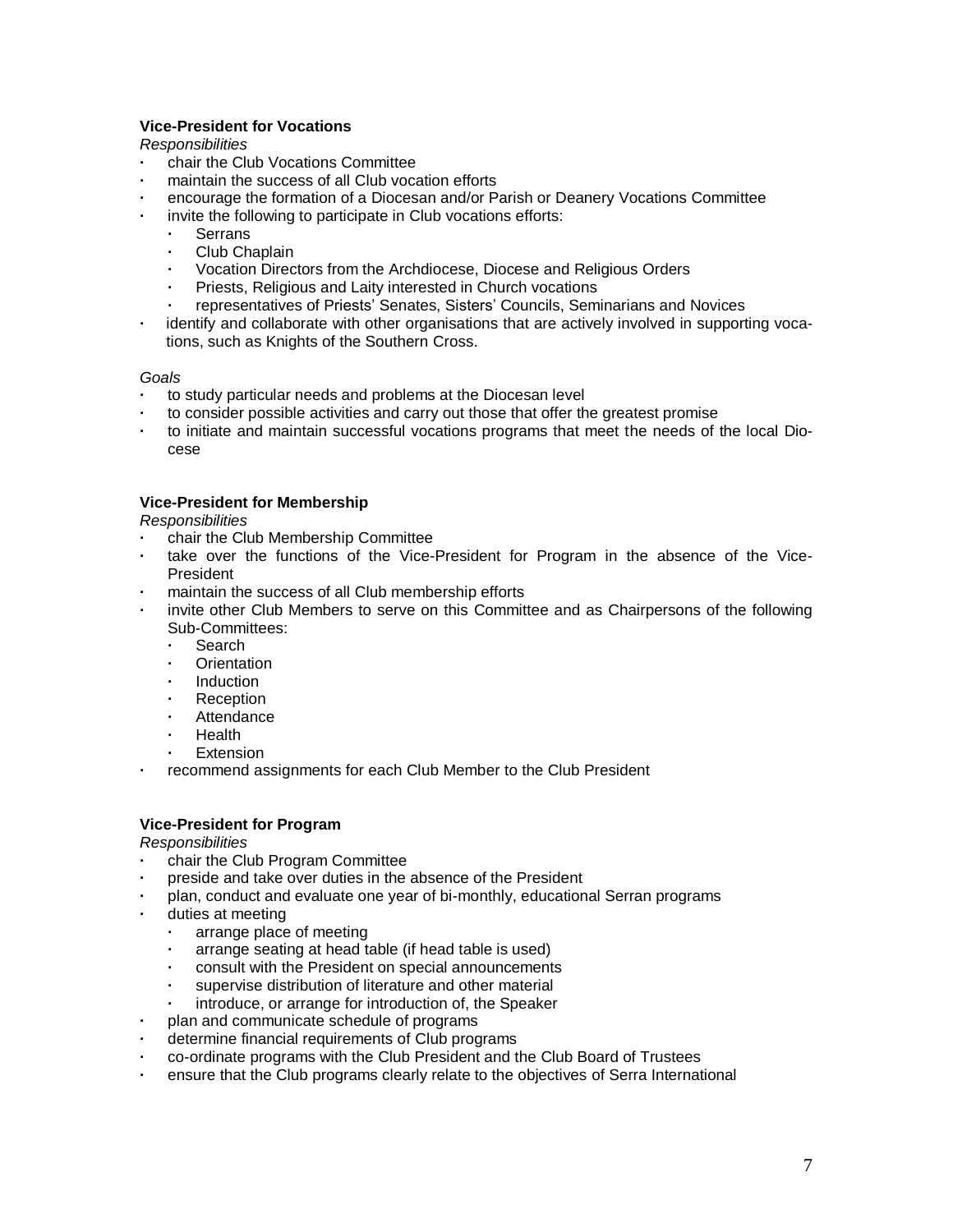- **·** educate and inform Club Members on Catholic issues and subjects through lectures, discussions, debates, videos or films and case studies
- **·** delegate responsibilities to Committee Members to involve each of them
- **·** develop a follow-up method
- **·** recommend Serrans for membership on the Club Program Committee
- **·** develop and distribute the agenda for each Program Committee Meeting

#### *Goal*

**·** to carry out the third principle of Serra, namely, to assist its members to recognize and respond in their own lives to God's call to holiness in Jesus Christ and through the Holy Spirit.

### **Vice-President for Communications**

*Responsibilities*

- **·** chair the Club Communications Committee
- **·** maintain the success of all Club communications efforts
- **·** develop a long range plan for public relations with specific goals for the current year
- **·** establish contacts with, for example
	- **·** Catholic newspaper editors
	- **·** religious feature editors of secular newspapers
	- **·** broadcast personnel

and keep the local media informed of Serra events

- **·** maintain contact with the Communications Committee of Serra International and keep the District informed of Club events
- **·** serve on the Club Board of Trustees and remind members about ways in which their projects can become public relations projects
- **·** develop a cadre of Club spokespersons who are available to talk with the media as the need arises
- **·** implement communications projects developed by the Serra International and /or National Communications committees

#### **Treasurer**

- **·** chair the Club Finance Committee
- **·** set Club dues
- **·** collect all dues
- **·** maintain the financial books and pay accounts as authorised
- **·** obtain financial statements of the preceding financial year from predecessor
- **·** have custody of all funds of the Club
- **·** deposit all funds of the Club in an account of the Serra Club in a bank or financial institution approved by the Board of Trustees
	- **·** prepare periodic reports of the Club as directed by the Club President including:
	- **·** financial status of Club at each Trustee Meeting
		- **·** status of delinquent payment of dues by Club Members
- **·** pay all accounts and obligations
- **·** arrange, through resolution of the Trustees, for new signatures for all banking accounts
- **·** along with the Club Secretary and Vice-President for Membership, maintain an up-to-date register of Members
- **·** perform such further duties as ordinarily pertain to the Office of Treasurer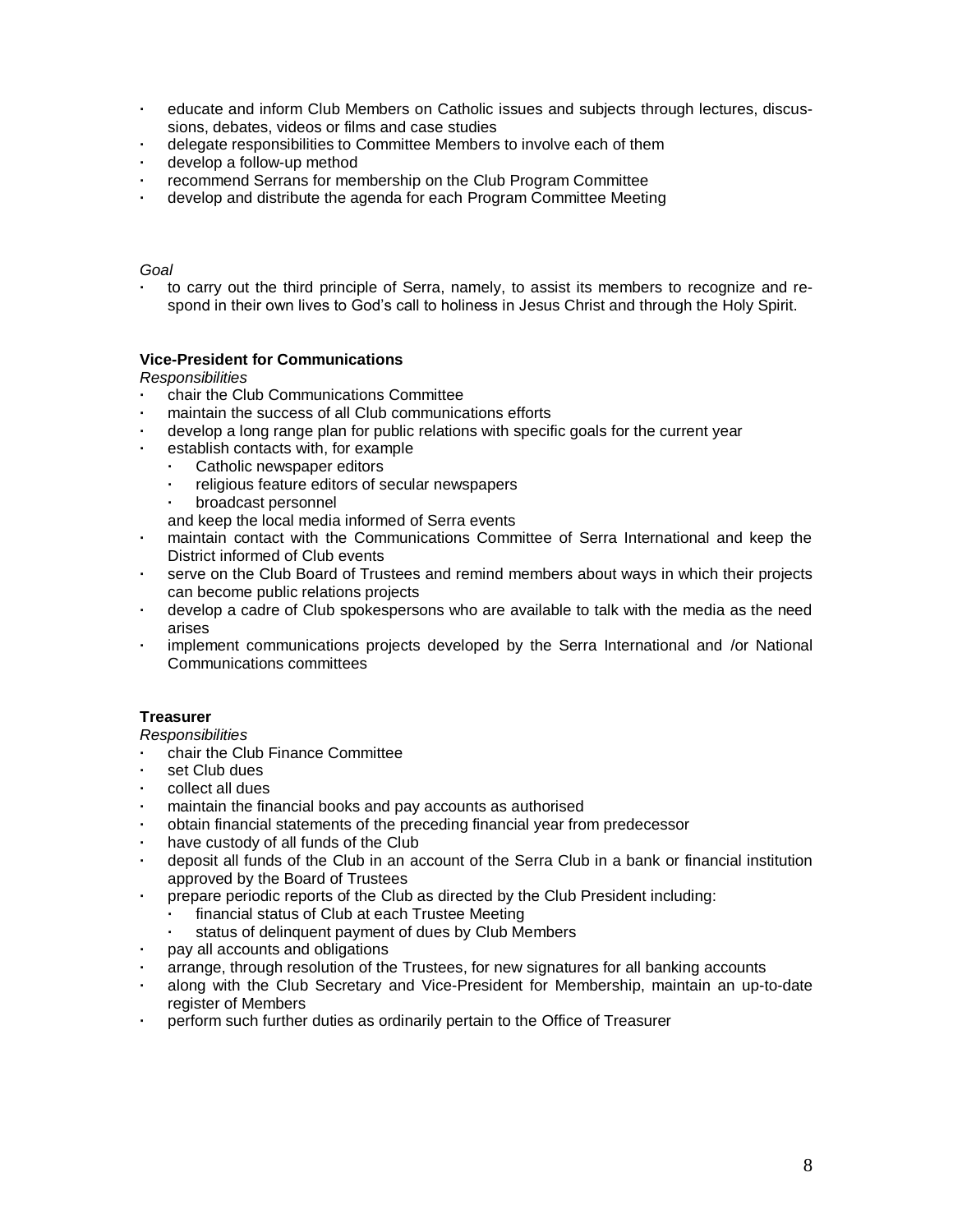# **Secretary**

### *Responsibilities*

- **·** notify Members of all meetings
- **·** notify Members of appointments to Club Committees and special assignments in writing
- **·** arrange for reporting visiting Serrans
- **·** publish and maintain Club Committee Lists
- **·** work with the Club Committees on the Club Bulletin/Newsletter
- **·** assist the President in preparing the agenda for each Club Meeting
- **·** help prepare the agenda and attend Board Meetings
- **·** prepare and maintain an up-to-date register of Members
- **·** take minutes of each Meeting for the permanent file
- **·** keep accurate and permanent attendance records at all Club Meetings
- **·** maintain the permanent Club history
- **·** authenticate, by signature, all records and documents
- **·** bring a copy of the International Constitution and By-Laws and Club By-Laws to each Meeting
- **·** read all papers as requested by Club
- **·** Arrange for payment of Speaker's Fee and expenses
- **·** write letters of appreciation to Speakers
- **·** have stationery printed as required
- **·** prepare periodic reports as required

# **Chaplain**

### *Responsibilities*

- **·** be familiar with the duties of each of the Club Officers
- **·** attend (if possible):
	- **·** every regular Club Meeting
	- **·** meetings of the Board of Trustees
	- **·** District Meetings
	- **·** Serra International Conventions
- **·** preside at the Liturgy of the Eucharist
- **·** oversee the spiritual development of the Club Members
- **·** work regularly with the Club Committees in the following ways:

#### Programs

- **·** organizing a resource group of Priests, Religious and Serrans to plan the year's program
- **·** assisting in the planning of a broad-based program
- **·** suggesting specific topics and speakers
- **·** suggesting books and pamphlets for study

#### Vocations

- **·** contacting the Archbishop or Bishop, the Diocesan Vocations Director and other priests
- **·** aiding the Committee in finding specific, material ways to create an atmosphere in which vocations can flourish

#### Membership

- **·** sharing his knowledge of the Parish and Diocesan structures
- **·** suggesting new Parishes from which new members could be invited
- **·** introducing the membership chairperson to the Pastors of Parishes where Serra is not represented
- **·** attend Chaplains' workshop at International Convention and District Meetings

# **Club Committee Structure**

Each Serra Club has a Committee structure to plan and do the work of the Club. The most basic structure for a Club consists of six Standing Committees - Executive, Finance, Vocations, Membership, Program and Communications. In addition, the President and the Board of Trustees may organise ad-hoc committees as needed.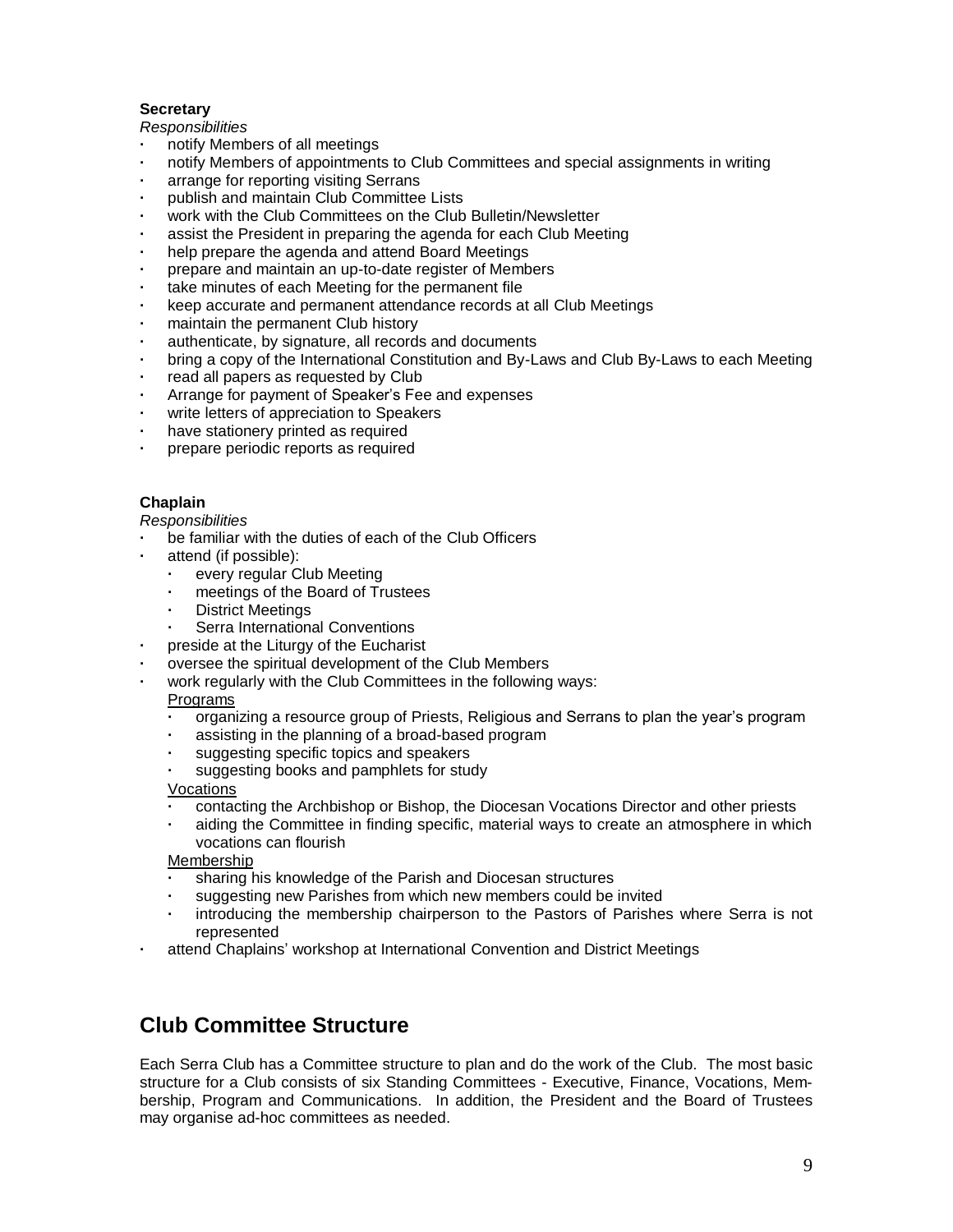The four Vice-Presidents serve as Chairs of their respective Standing Committees. Both the Executive and Finance Committees are made up of the Officers of the Club with the President serving as Chair of the Executive Committee and the Treasurer as Chair of the Finance Committee. Each Committee Chair may create Sub-Committees that are assigned specific tasks within the Committee area. Club Members are appointed to Committees by the President with the assistance of the Committee Chairs and other Club Officers.

A description of each Committee, its structure and composition is given below:

#### **Club Vocations Committee**

#### *Responsibilities*

The primary responsibility of the Club Vocations Committee is to establish a comprehensive vocation program through joint efforts of the Bishop, Vocation Directors, Priests, Religious, Serrans and other lay persons.

#### *Structure*

The size of the Committee should be determined by the nature of the job to be done. It should be small enough to facilitate good progress but both large and diverse enough to make the programs work.

In larger Clubs, this Committee should consist of three to nine Members appointed on a rotating basis. Where it is deemed advantageous or appropriate, Sub-Committees may be appointed.

#### *Composition*

Members on the Committee should:

- **·** have special interests in Church Vocations
- **·** have the time and energy to work on Vocation projects
- **·** represent a variety of experiences and points of view
- **·** be of a variety of ages
- **·** have previous experience as a Club Officer, if possible

### *Meetings*

The Committee should:

- **·** meet monthly or as required in order to fulfil its responsibilities
- **·** send notices of the meeting in advance to the Committee Members along with the proposed agenda
- **·** keep and circulate adequate records

The Committee also should work closely with the Internal Program Committee to help Serrans to gain a deeper understanding of, and appreciation for, Church vocations.

#### **Club Membership Committee**

*Goals*

- **·** to invite new members
- **·** to orient and induct new members
- **·** to retain current members
- **·** to form new Clubs with the District Governor

#### *Responsibilities*

The primary responsibility of the Club Membership Committee is to establish a comprehensive membership program and to obtain good, active members. Because of Serra's need and demand for regular attendance (Members are expected to attend all meetings and must attend at least 55% of meetings), some particular Committee duties are: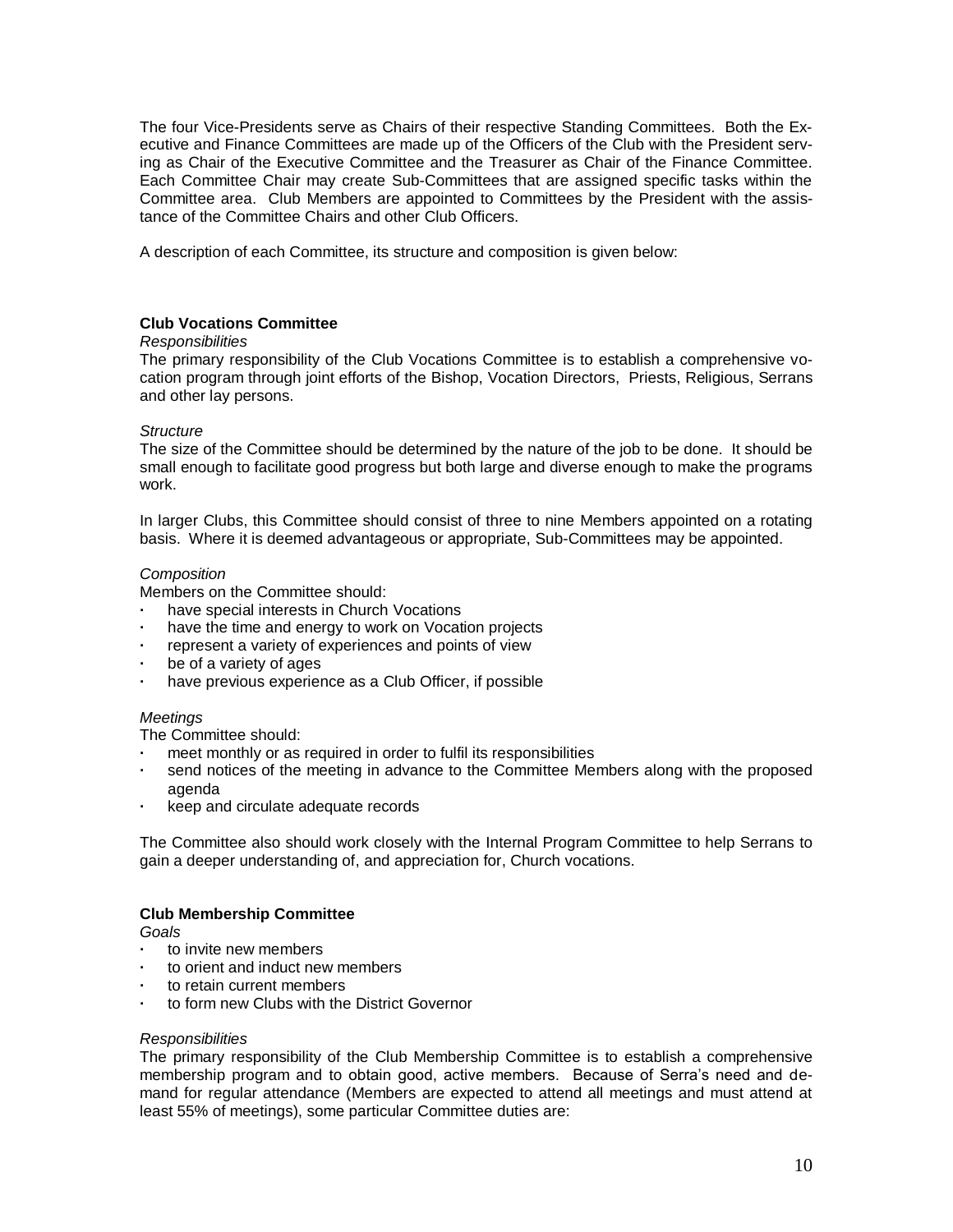- **·** to encourage all Members to attend every Meeting, including special events;
- **·** to maintain with the Club Secretary, a correct, current Club register and to keep a complete, permanent record of all membership attendance;
- **·** to call any Member who misses two consecutive Meetings and let the Member know he or she is missed;
- to submit quarterly attendance reports (30<sup>th</sup> September, 31<sup>st</sup> December, 31<sup>st</sup> March and 30<sup>th</sup> June) to the Club Board of Trustees.

#### *Structure*

The Committee should comprise two to three Members for each active Sub-Committee appointed on a rotating basis.

#### *Composition*

Members of the Committee should:

- **·** have the time and energy to work with potential new Members, Priests, and Bishops
- **·** understand clearly what Serra is and be willing and able to explain Serra to others
- **·** be of a variety of ages
- **·** be interested in promoting Serra among diverse ethnic and age groups

#### *Sub-Committees*

Typical sub-committees of the Membership Committee are:

- **· Search**: Seek new Members and recommend them to the Board.
- **· Orientation**: Acquaint new Members with the history, objectives and requirements of Serra, and see that all Members are periodically re-oriented. The orientation Sub-Committee should include Serrans who understand the role of the Church in the modern world and the special part Serra must play. It is suggested that this Committee should comprise three Serrans and the Club Chaplain.
- **· Induction**: Plan a formal Induction Ceremony, usually at Mass, and ensure that new Members become active and are made to feel at home in the Club.
- **· Reception**: Create a friendly and hospitable atmosphere within the Serra Club. Sub-Committee Members are expected to:
	- **·** greet new and old Members and provide necessary introductions.
	- **·** introduce each new Member to older Members and assist in membership incorporation.
	- **·** distribute, collect and store identification badges for each Meeting and social event.
	- **·** extend Club hospitality to guests and arrange for their introduction, seating and comfort and the provision of name tags.
	- **·** supervise physical arrangements for each Meeting including seating, tables, food services, lectern, bell and Father Serra statue and attend to storage of physical equipment.
	- **·** procure, distribute and collect Serra guest attendance cards for mailing.
- **· Attendance**: Encourage new Members to attend all Meetings and assist the Club Secretary in maintaining a permanent record of attendance.
- **· Health**: Promptly inform Club Members of a serious illness or of the death of a Serran or family member.
- **Extension:** Assist the District Governor in the formation of new Clubs.
- **· Nomination**: Nominate Club Members for Officer positions. The Sub-Committee should try to mix old with new wherever possible, allowing the new Members to get a feel for the Club operations from the inside and selecting Officers from those people who have done their Committee jobs well.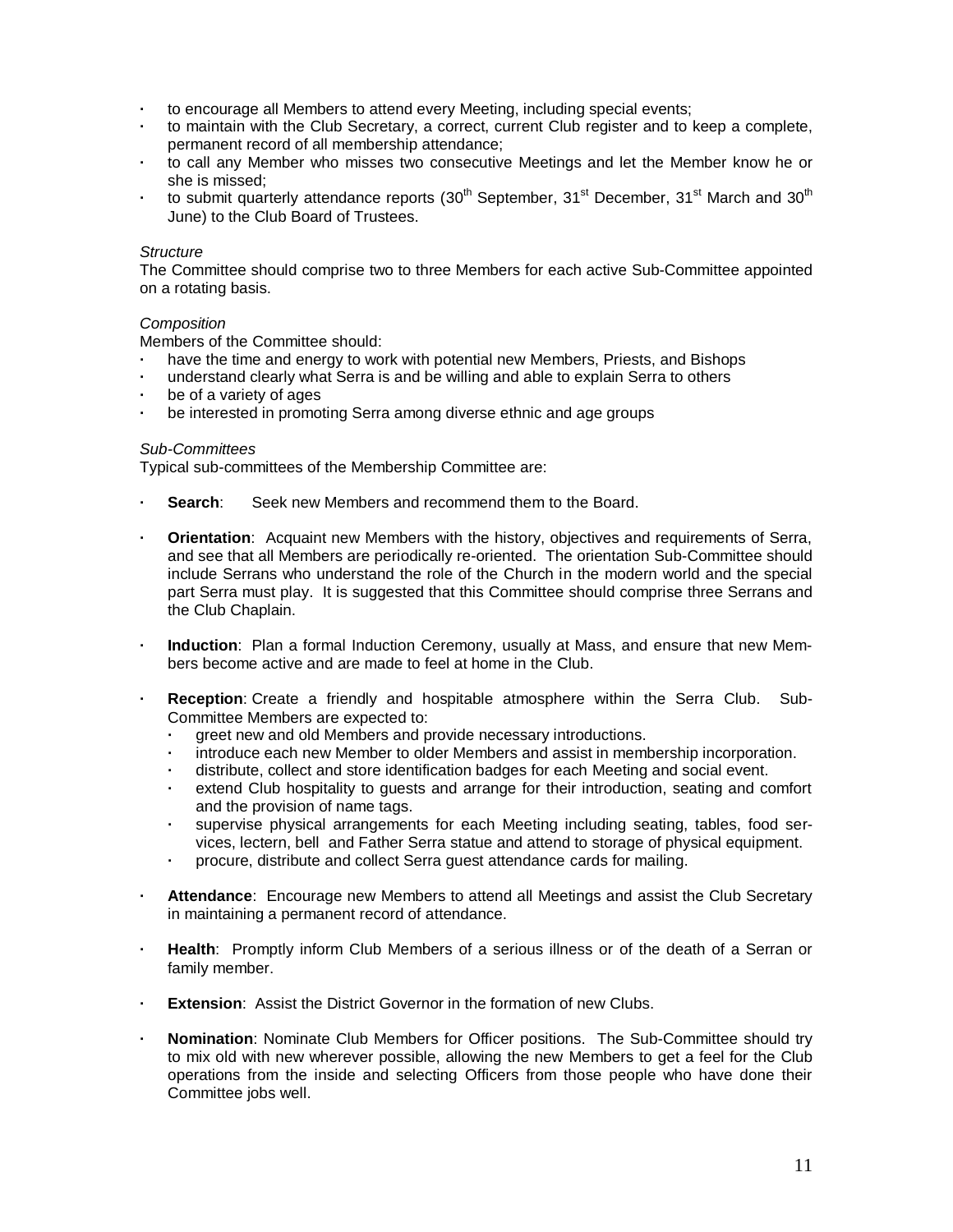# *Meetings*

The Committee should:

- **·** meet monthly or as required in order to fulfil its responsibilities;
- **·** send notices in advance of the Meeting to the Committee Members along with the proposed agenda*.*
- **·** keep and circulate adequate records.

The Committee also should work closely with the other Club Committees to help find the most suitable Club responsibility for each Member.

### **Club Program Committee**

#### *Responsibilities*

The primary responsibility of the Club Program Committee is to carry out the third principle of Serra, namely, "to assist its members to recognise and respond in their own lives to God's call to holiness in Jesus Christ and through the Holy Spirit".

Subjects for each program are generally developed within the Committee which is chaired by the Vice-President for Programs. By talking to other Club Members and by reading the Catholic press, Committee Members identify subjects relevant to the times. Subjects which interest each Club Member and make them enthusiastic about the continuing education program are subjects that would receive high priority during the Committee planning process.

#### *Structure*

The size of the Committee should be determined by the amount of work to be done. The Committee should be small enough to facilitate good progress but both large and diverse enough to make the programs work.

It is recommended that Committee Members be appointed on a rotating basis. Where it is deemed advantageous or appropriate, Sub-Committees may be appointed.

#### *Composition*

Ideally, the Committee should consist of members who are:

- **·** involved in Diocesan and/or Parish affairs and know many potential speaker sources
- **·** veteran Serrans to provide history regarding identified programs
- **·** new and young Serrans to provide new insight to the Committee

The Chaplain should be an advisory member of the Committee.

#### *Meetings*

The Committee should:

- **·** have a defined agenda of subjects to be explored.
- **·** meet on a regular basis in order to fulfil its responsibilities
- **·** delegate responsibilities for Action Items to individuals or small groups of Committee Members who work on them outside of Committee Meetings
- **·** develop a follow-up system to ensure that the work on assigned items is satisfactorily progressing to the completion date
- **·** be aware of District Events, Serra International requirements and outside-sponsored events
- **·** be aware of the financial impact of all programs and communicate budgetary needs to the Club President, Treasurer and Board of Trustees for budgeting and ultimate approval
- **·** send notices of the meeting in advance to the Committee Members along with the proposed agenda
- **·** keep and circulate adequate records

The Committee also should work closely with the Vocations Committee so that vocations activities and internal programs fully support each other and fulfil the three objectives of Serra.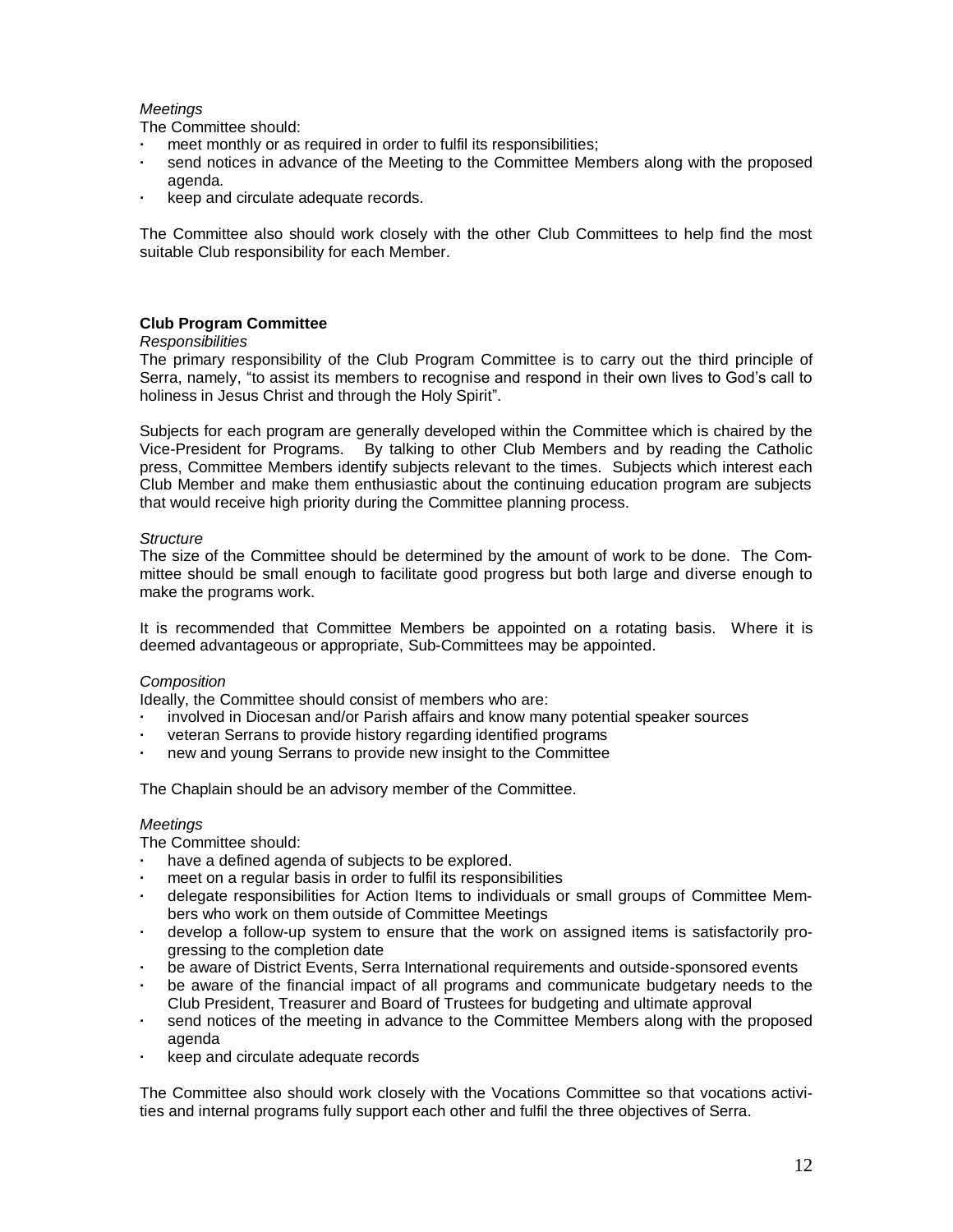### **Club Communications Committee**

#### *Responsibilities*

The primary responsibility of the Club Communications Committee is to establish a comprehensive communications program and to facilitate good communications on Club, District, and International levels.

#### *Structure*

The size of the Committee should be determined by the number and types of jobs to be done. There are specific responsibilities, such as producing a Newsletter, that may require a separate Sub-Committee with its own Board or Chair.

In general, the Committee should consist of a sufficient number of Members to accomplish the stated objectives. It is suggested that all Committee Members be appointed on a rotating basis. Where it is deemed advantageous or appropriate, sub-committees may be established.

#### *Composition*

Members on the Committee should:

- **·** have special interests in public relations
- have the time and energy to work on press releases, newsletters, or generating publicity
- **·** if possible, have previous experience in public relations, journalism or advertising.

#### *Meetings*

The Committee should:

- **·** meet monthly or as required in order to fulfil its responsibilities
- **·** send notices of the Meeting in advance to the Committee Members along with the proposed agenda
- **·** keep and circulate adequate records

The Committee also should work closely with the other Club Committees to gather ideas and information that can be used in public relations efforts.

#### **Ad-Hoc Committees**

From time to time, a President may need to appoint a Temporary Committee to perform a certain function. Typical ad-hoc committees are:

- **·** a Convention Committee, responsible for:
	- **·** promoting District Conferences, Leadership Conferences, and International Conventions
	- **·** obtaining materials on registration and accommodation
	- **·** co-ordinating transportation (car pools, airline/train schedules)
- **·** a By-Laws and Constitution Committee, responsible for:
	- **·** reviewing any proposed deletions, additions, or amendments to the local Club By-Laws or the By-Laws and Constitution of Serra International
	- **·** reporting the Committee's recommendations to the Club Board of Trustees

# **Resources**

- **·** Manuals
- **·** President's Manual
- **·** Vocations Manual (including Vocation Project Portfolio)
- **·** Membership Manual
- **·** Organizing a New Serra Club
- **·** Program Manual
- **·** Communications Manual
- **·** Secretary's Manual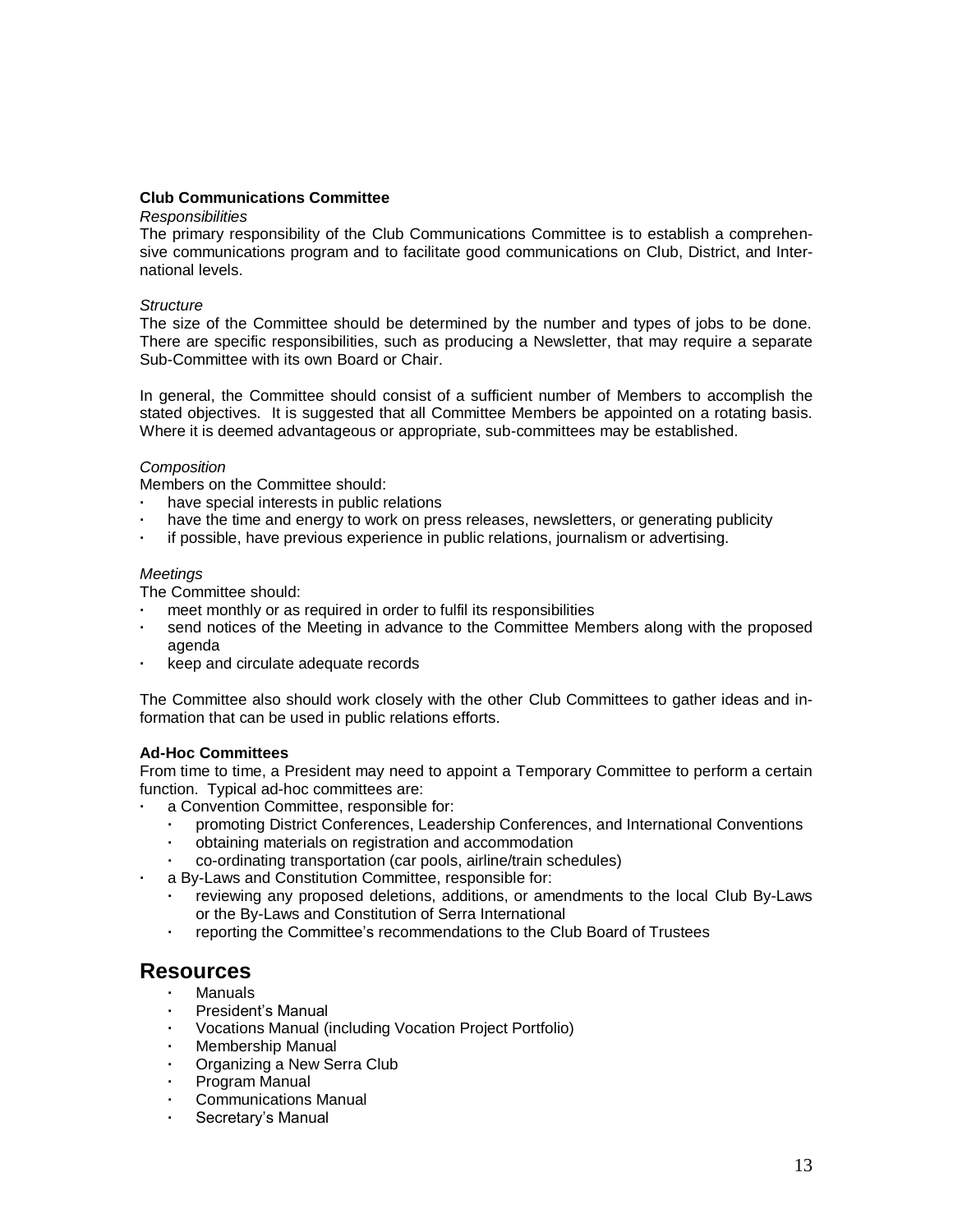- **·** Treasurer's Manual
- **·** Chaplain's Manual
- **·** Serra International Constitution and Bylaws
- **·** Suggested Local Club Bylaws
- **·** *THE SERRAN* Magazine

# **Serra in Australia & New Zealand**

At a meeting in 1964 at Cupertino, California, Paul Mariani Jnr raised the possibility of starting Serra Clubs in Australia with Frank James**,** an Australian businessman. On his return to Australia, Frank discussed the introduction of Serra with the then Father Frank Little, whose support was unequivocal**.** 

Paul Mariani Jnr came to Australia in 1965 and approached Prelates in the Archdioceses of Sydney, Canberra/Goulburn, Brisbane, Adelaide and Hobart. All of the Bishops agreed with the need to promote Vocations and indicated support for Serra. Acceptance of Serra, however, was not immediate.

Paul and Frank approached the Melbourne Vocations Director, Fr. James Wall and, together**,** they requested permission from the Archbishop to introduce Serra into the Archdiocese of Melbourne. Unfortunately, permission was not forthcoming.

Following the appointment of Archbishop (later Cardinal) James Knox as Archbishop of Melbourne in 1967, Frank and the Vocations Director at that time, Fr. Michael Fitzpatrick, made a further approach which was successful. His Grace told them to proceed "slowly and quietly". This proved to be sound advice

The first meeting was held on 24<sup>th</sup> November 1967) at the home of Frank James Those attending were Fr. Fitzpatrick, Judge Arthur Adams, Joe Stewart, Bill Pringle and Dr.Clarke. The decision to launch Serra was taken and these men became active and enthusiastic Serrans. The first dinner meeting was held on 28<sup>th</sup> February 1968 in the Elizabeth Hotel after Mass at St. Francis Church.

Serra was introduced into the Archdiocese of Sydney by Frank James, Fr. Brian O'Dwyer and Dr. Kevin Lynch. The Serra Club of Sydney, with Kevin Lynch as President, was chartered on 27<sup>th</sup> January 1970. The Serra Club of Melbourne, with Frank James as President, was chartered on  $28<sup>th</sup>$  January 1970.

Other Clubs were chartered in New South Wales, Victoria, Australian Capital Territory, Queensland, Tasmania and New Zealand.

# **National Councils**

Serra International recognises the beneficial role that a National Council can provide by representing the Clubs at the National level and by ensuring more effective extension work within the country. National Councils must be approved by the Board of Trustees of Serra International. The formation, constitution, and operations of National Councils are governed by Article IX of the International By-Laws.

National Councils have been established in Great Britain, Brazil, Spain, Italy, Mexico, the Philippines, Canada, United States of America and Australia.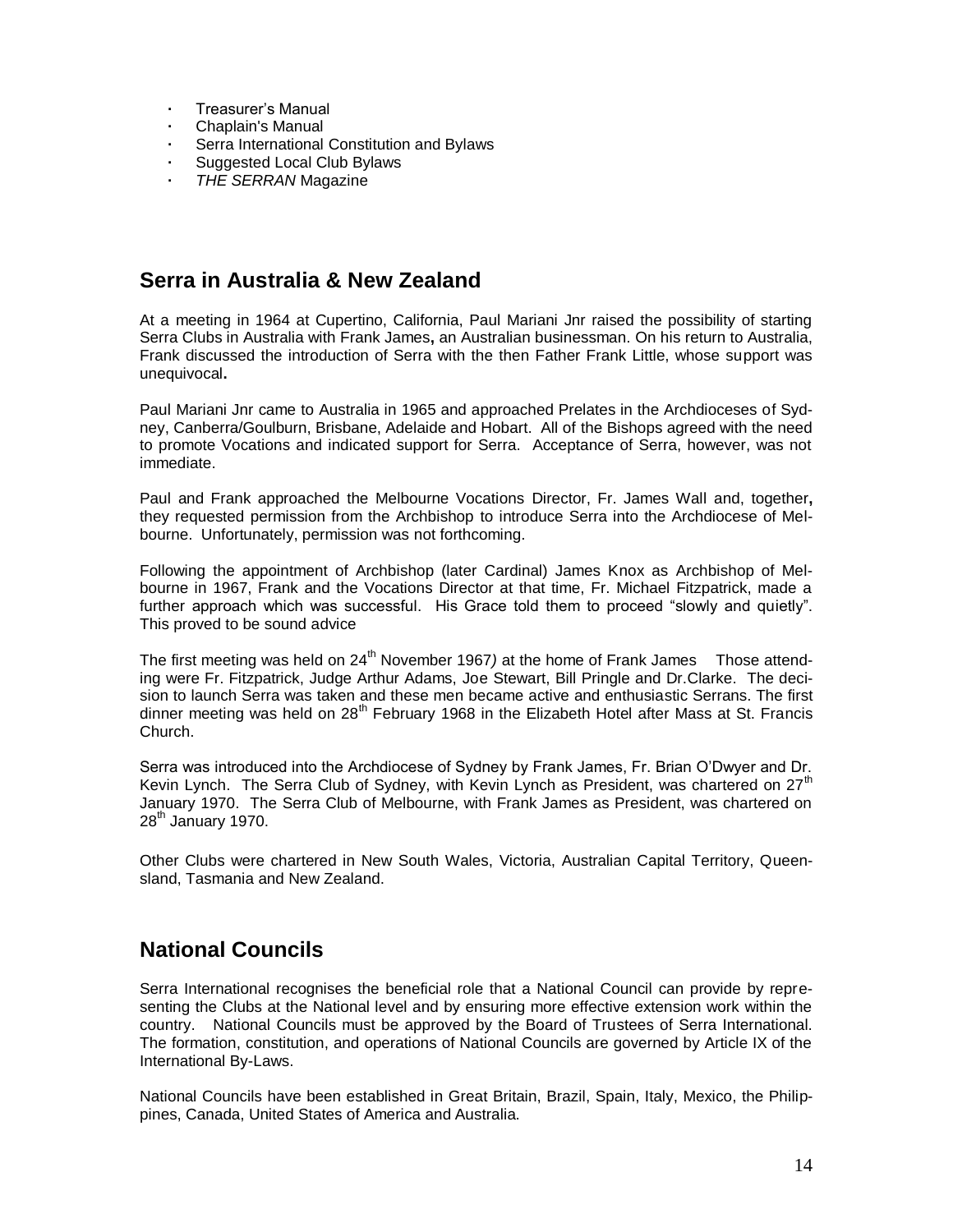The National Council for Australia is The Serra Council of Australia, New Zealand and The South Pacific (SCANZSPAC) which covers Clubs in these areas. Serra International maintains offices in several countries to support the work of Serra.

# **The Serra Council of Australia, New Zealand & The South Pacific (SCANZSPAC):**

From its introduction into Australia in 1970, Serra was managed by Area Trustees from Serra International. Working closely with District Governors, the Movement grew in Australia and New Zealand. Serra Councils were first set up in Great Britain and Brazil in 1970. This led to the formation of several working Committees to see how a Council could be set up in Australia.

The Interim Board of SCANZSPAC was formed in 1994 with John Stephens, President of the Canberra Serra Club as Chairman. The Interim Board worked on the Mission and Role of SCANZSPAC with its Constitution being approved in 1996. The first Board Meeting of SCAN-ZSPAC took place after the inaugural SCANZSPAC Convention in Wagga Wagga in October 1996. John Stephens was elected as the first President.

The SCANZSPAC Board meets three times a year.

The Mission Statement of SCANZSPAC is to actively promote the work of Serra International within Australia, New Zealand and the South Pacific by

- **·** providing a regional organisation to represent all Serrans, Serra Clubs and Districts;
- **·** liaising with Conferences of Catholic Bishops;
- **·** developing contacts with religious and secular media;
- **·** determining the direction and aims of Serra by creating the policies and programs required to extend effectively the work of Serra throughout the SCANZSPAC Area.

Elections are called each year for positions on the SCANZSPAC Board and are open to Office Bearers from each Club in its area.

#### **SCANZSPAC Board**

President Vice-President Programs Vice-President Membership Vice-President Vocations Vice-President Communications Immediate Past President **Secretary** Treasurer District Governors (1 for each District 89, 92, 99) Chairman of Serra Australia Foundation

#### **District Governors**

The District Governors report to the Board of SCANZSPAC.

- **·** meet with all Clubs in the District and their Members annually
- **·** maintain contact with the Ordinary and the Vocation Office
- **·** communicate with Clubs through personal contact, regular letters, and District Meetings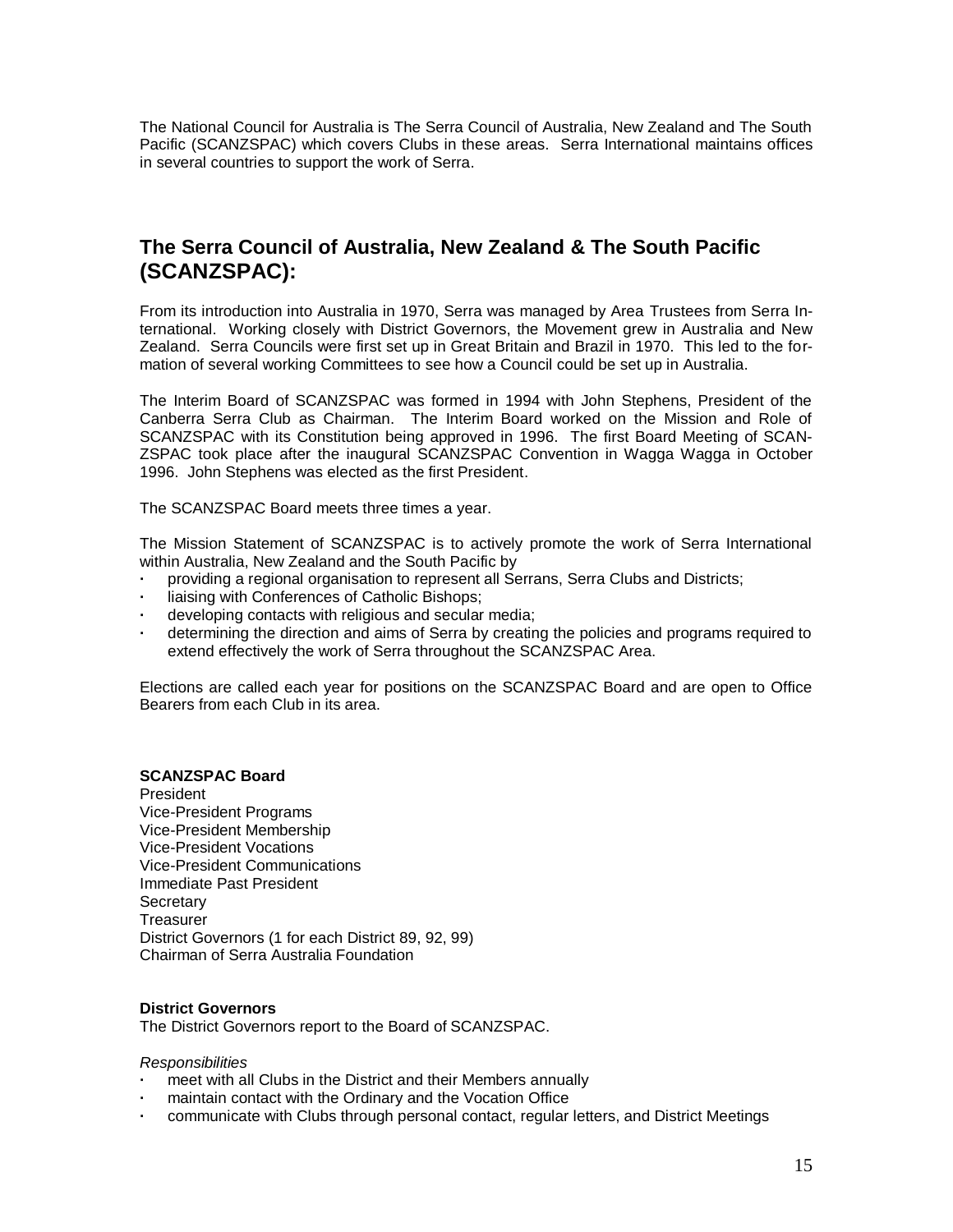- **·** maintain regular contact with SCANZSPAC
- **·** promote District-wide membership growth
- **·** start or maintain a Club-in-Formation and identify new areas for future growth
- **·** encourage attendance at the International Convention and at the District or Regional Conference.
- **·** develop and train Club leaders
- **·** supervise election of Governor-Elect

### *Term of Office*

A two-year term is recommended. However, each District makes the decision regarding the length of term. The Term of Office begins at the conclusion of the SCANZSPAC Convention that follows his or her election. In the event of the resignation, illness or death of the Governor, the Governor-Elect succeeds to the Office and completes the Governor's full term.

### **District Councils**

Individual Clubs are grouped into areas known as Districts

The co-ordination of the affairs of the District may be provided by a District Council. A District Council is composed of the District Governor, Governor-Elect, Immediate Past-Governor, Deputy District Governor and Club Presidents of that District. (Some District Councils include all past District Governors as de-facto members)

#### *Purpose*

To ensure effective continuity, balance, and co-ordination of policies, programs, activities, and relations throughout the District and within its Clubs.

#### *Objectives*

- **·** To seek to attain the objectives of Serra International within the District and through the Clubs of the District.
- **·** To co-operate with Serra International in organizing new Clubs and educating and strengthening existing Clubs within the District.
- **·** To further Catholicism through an increase of fellowship and co-operative effort of the Clubs within the District.
- **·** To promote participation of the Clubs of the District in the general purposes, programs and policies of the District, SCANZSPAC and of Serra International.

#### *Activities*

- **·** meet quarterly as a District Council to co-ordinate activities for and throughout the District.
- **·** hold an annual District or Regional Conference for all Members of Clubs within the District
- **·** plan District Leadership Planning Conference in April or May for the training of new Club Officers

# Serra Australia Foundation

The Serra Australia Foundation was launched on  $31<sup>st</sup>$  January 1982 during the  $4<sup>th</sup>$  Regional Convention in Hobart. The Foundation was established to provide funds for vocations projects within the Regional area. Now the SCANZSPAC area of Australia, New Zealand and the South Pacific.

The Foundation receives support from Clubs (through either donations or fund-raising activities), individual Serrans and benefactors.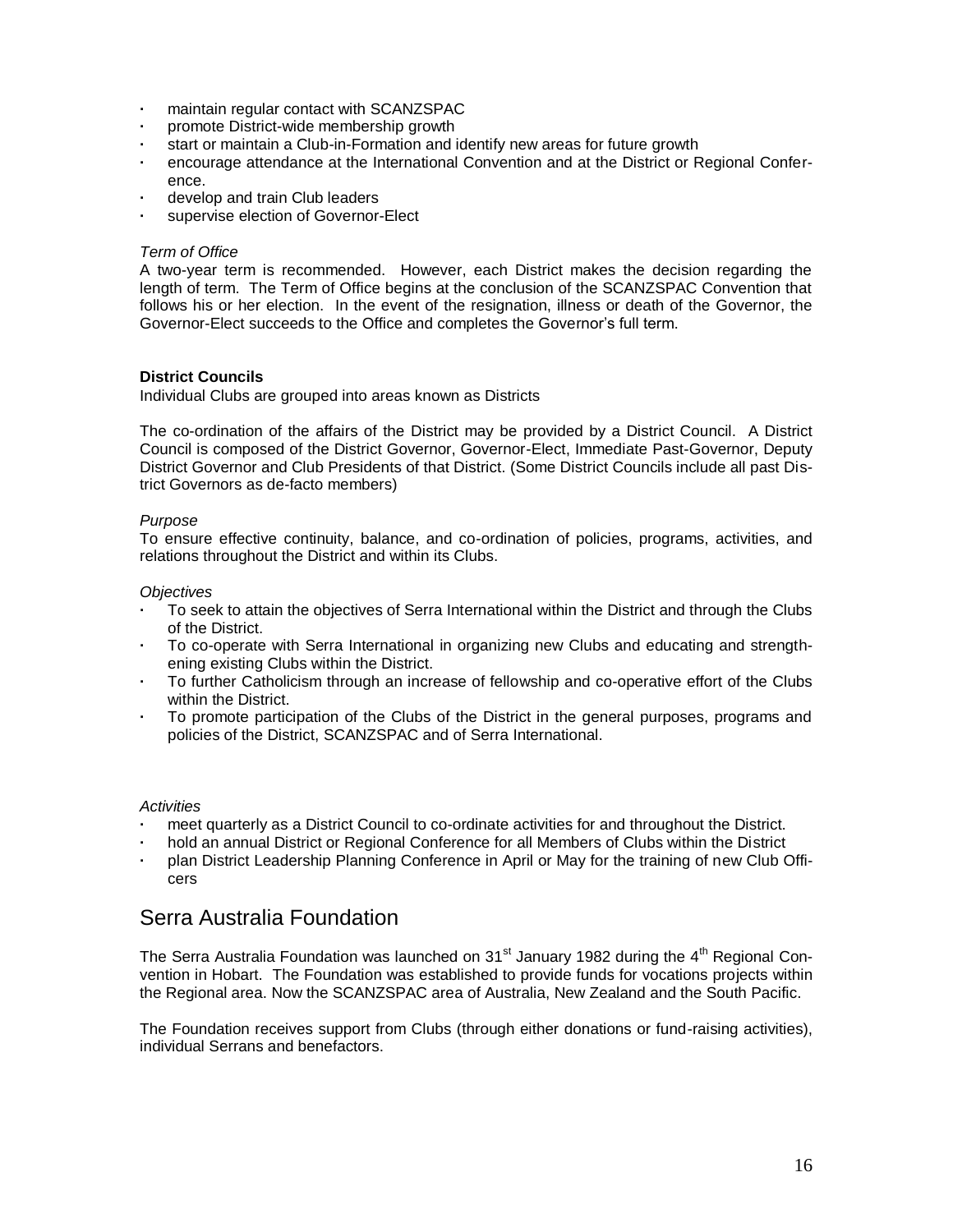# **Serra International and Its History**

#### **Serra International**

Serra International is aggregated to the Pontifical Work for Vocations to the Priesthood within the Sacred Congregation for Catholic Education**.** Since its formation in 1935, almost 1,100 Serra Clubs have been chartered in 44 Countries. Membership of Serra is in excess of 20,000. Members are Catholic laymen, laywomen and Permanent Deacons. Serra is named after Blessed Junipero Serra, the noted Spanish Franciscan missionary priest who played a leading part in early missionary work in Mexico and the Western United States.

#### **History of Serra International**

The Serra Movement had its beginnings in America in the winter of 1934-1935. Its founders were four Catholic laymen in Seattle in the State of Washington, USA. Dan Rooney, Leo Sharkey, Richard Ward and Harold Haberle organised luncheon meetings for business and professional men to exchange ideas on Catholic thought.

During these informal meetings**,** the four became aware of the need to set up an organisation which encouraged knowledge**,** and the spreading, of Catholicism in modern society. In this way, the first Serra Club was born. The official date of founding was  $27<sup>th</sup>$  February 1935.

Over the course of a few years, the Serra Movement extended to the whole of North America. On 2nd July 1938, the Club became Serra International. With the expansion of Serra, a central office was opened in Chicago in 1947.

# **International Structure**

To operate efficiently, the Serra International Constitution and By-Laws provide for a carefully defined organisational structure. Led by an International Board of Trustees which includes the International Officers, Serra also draws upon the services of an Episcopal Adviser, volunteer Standing Committees, the Serra International Foundation, a full-time Executive Director and paid staff.

#### **International Officers**

*Responsibilities*

*Duties of International Officers are set out in the Serra International Constitution, Article IV, Duties of International Officers, and By-Laws*

### *Composition*

- **·** President
- **·** President-Elect
- **·** Four Vice Presidents
- **·** Secretary
- **·** Treasurer
- **·** Immediate Past President

#### *Terms of Office*

At the International Convention, the President, President-Elect, and Vice Presidents are elected for one year while the Secretary and Treasurer are elected for two years.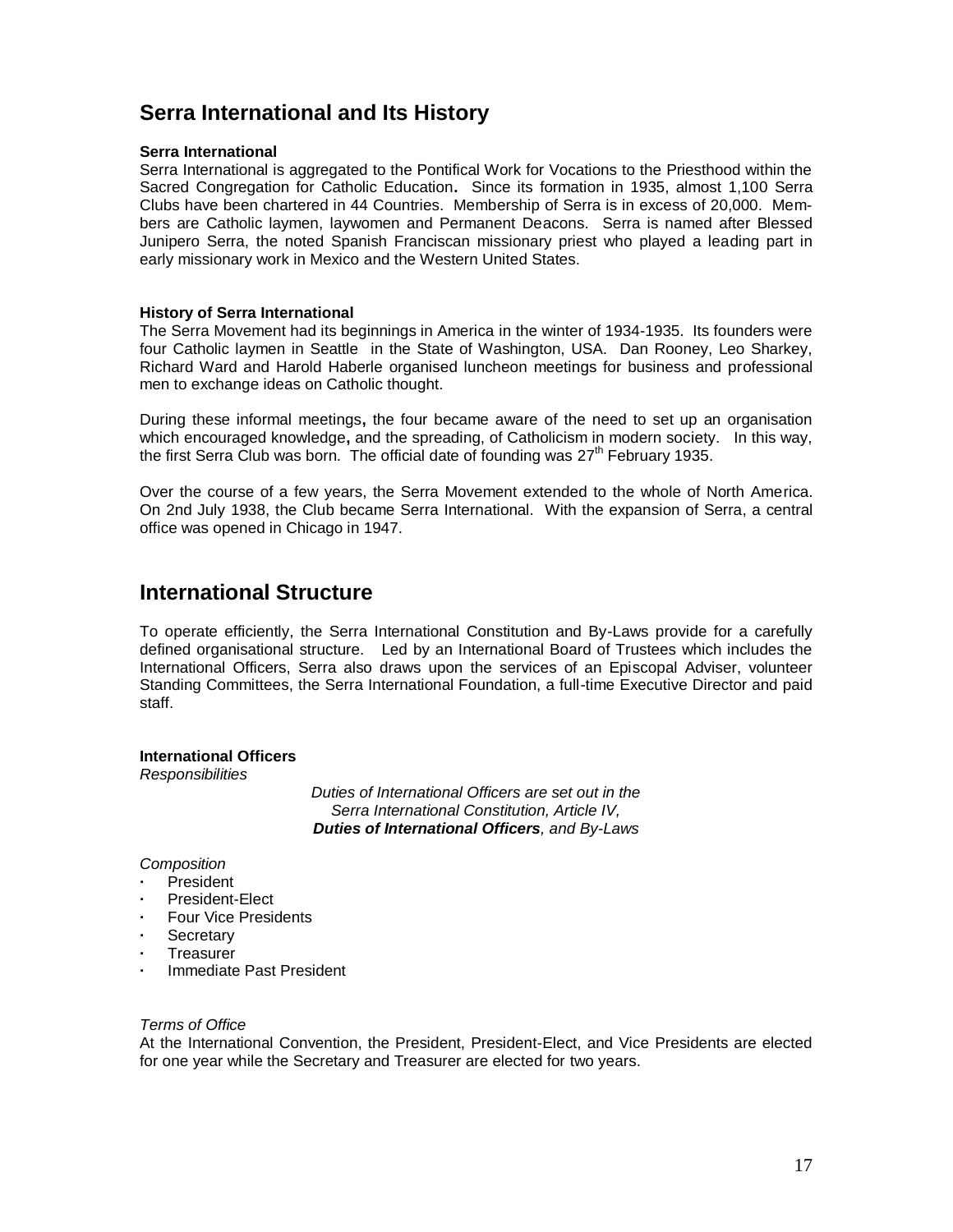# **Board of Trustees**

*Responsibility of Board of Trustees*

**·** general control and supervision of Serra International

#### *Responsibilities of Trustees*

- **·** serve as liaison and consultants to the District Governors where no National Council exists in their area
- **·** assist District Governors in whatever way possible
- **·** delegate to**,** and work with**,** the Deputy Trustee in areas where a Board Member requests*,*  and the International Board appoints, a Deputy Trustee.

#### *Composition*

- **·** eleven Area Trustees
- **·** eight International Officers
- **·** Immediate Past President
- **·** such additional Trustees, not to exceed three, as from time to time may be determined by the Board of Trustees.

#### *Terms of Office*

All Trustees, International Officers and the Immediate Past President serve on the Board of Trustees concurrently for the duration of their elected Office.

#### **Episcopal Adviser**

*Responsibilities*

- **·** lead Serrans in the development of their spiritual lives and vocations
- **·** counsel and advise the International Board on general policies and on the principles of faith

#### *Term of Office*

The International Board of Trustees invites a member of the hierarchy to serve as Episcopal Adviser for a term of three years.

#### **Standing Committees**

*Responsibilities*

- **·** develop and promote programs for the year in their respective areas of responsibility;
- **·** adhere to Serra objectives and board policies;
- **·** work in close harmony with National, District and Club Committees.

*Responsibilities of the nine Standing Committees are set out in the Serra International Constitution, Article V, Sections 1-10, International Committees*

*Standing Committees*

- **·** Vocations
- **·** Internal Program
- **·** Constitution and By-Laws
- **·** Membership
- **·** Finance and Budget
- **·** Long Range Planning
- **·** Communications
- **·** Audit
- **·** International Convention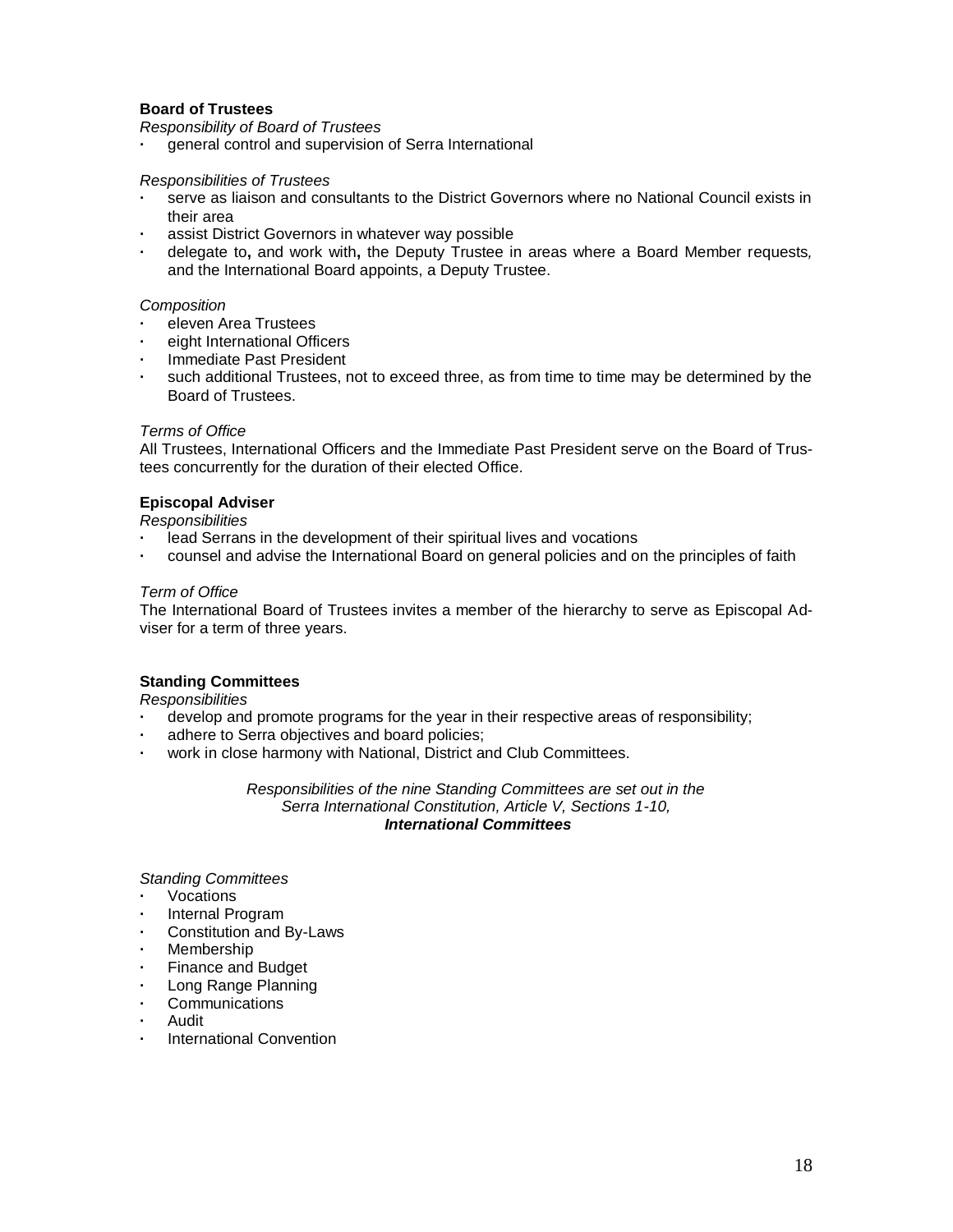### *Terms of Office*

Nine Standing Committees, each consisting of no less than three members, are appointed by the President with the approval of the Board of Trustees. In addition, the President may appoint Special Committees as needed.

# **Executive Director**

*Responsibilities*

- **·** work closely with the International Board of Trustees
- **·** manage the day to day functioning of the International Office
- **·** oversee the International Convention, publications and committees

### *Term of Office*

The Executive Director is appointed by**,** and is responsible to**,** the Board of Trustees.

### **Serra International Foundation**

*Responsibilities*

- **·** provide financial support to Vocation activities approved by Foundation Board and Serra International
- **·** raise, invest and disburse funds so as to provide the means to carry out the objectives of Serra International

#### *Terms of Operation*

- At a meeting of the Board of Trustees of Serra International on 25<sup>th</sup> October 1951, the Serra International Foundation was created and incorporated in Illinois as a not-for-profit corporation.
- **·** The Foundation obtains its funds from private and corporate sources and those who wish to advance the objectives of Serra International around the world.

# **International Activities**

To further its objectives and to conduct its business, Serra International holds regular Committee and General Meetings and publishes *THE SERRAN* Magazine.

#### **Annual International Convention**

#### *Description*

The International Convention is an opportunity for Serrans to:

- **·** share in fellowship and inspiration as well as acquire a clearer vision of the purposes and broad relationships of Serra;
- **·** strengthen their dedication to Serra through the Convention Program and contact with representatives of Clubs from around the world;
- **·** advance the internationality of Serra;
- **·** stimulate better Club work by establishing common policies, standards and program emphases

In addition, the International Convention is:

- **·** self-supporting (Convention operating expenses are covered by registration fees)
- **·** held at a time and in a place determined by the International Board of Trustees
- **·** where the business of Serra International (approving the International budget, electing International Officers, amending the International Constitution and By-Laws) takes place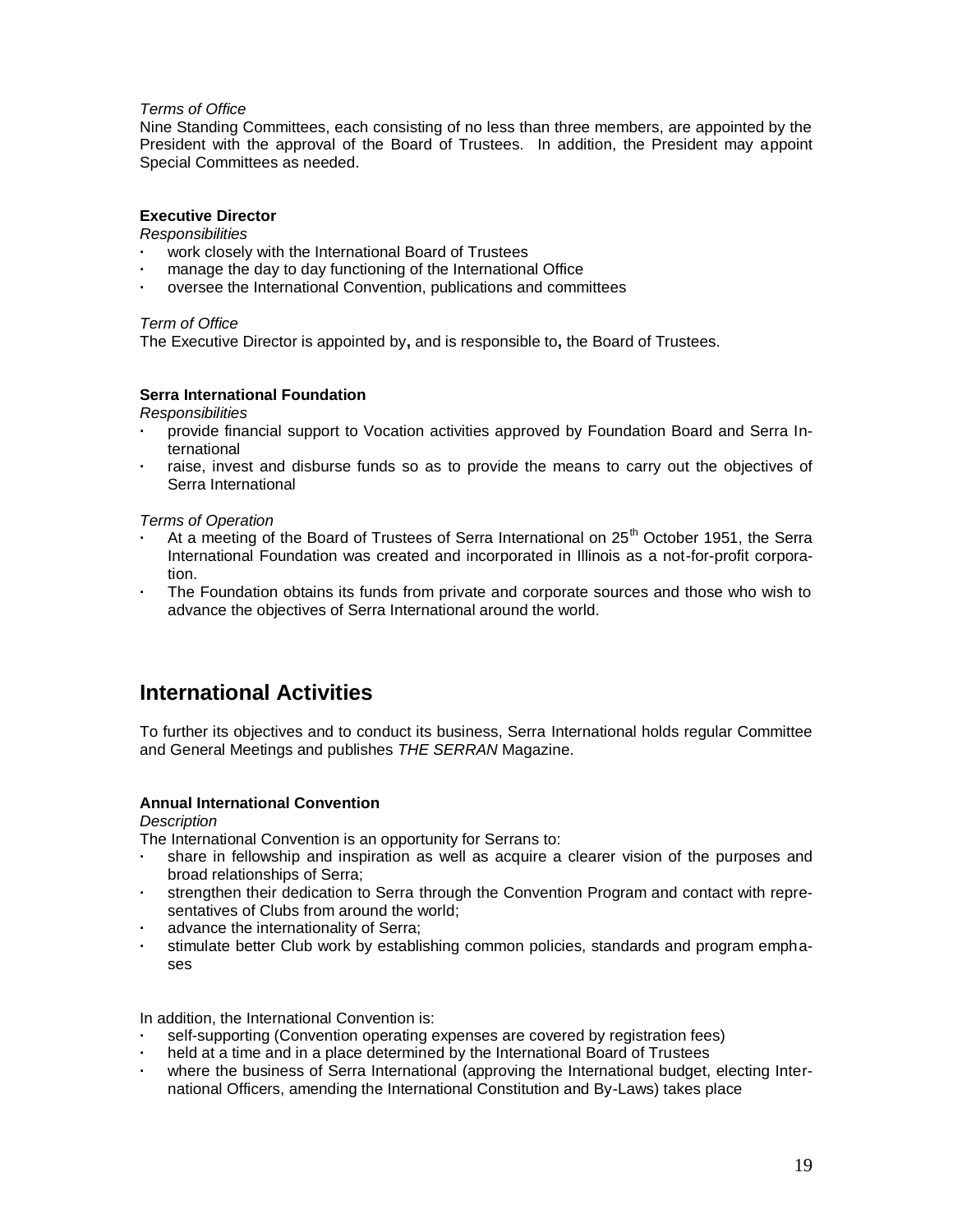# *THE SERRAN* **Magazine**

*Description*

*THE SERRAN* Magazine is:

- **·** the official publication of Serra International
- **·** the official source of Local, District and International news and inspiration on every phase of Serra organisation and activity
- **·** published four times a year in June, August, December and March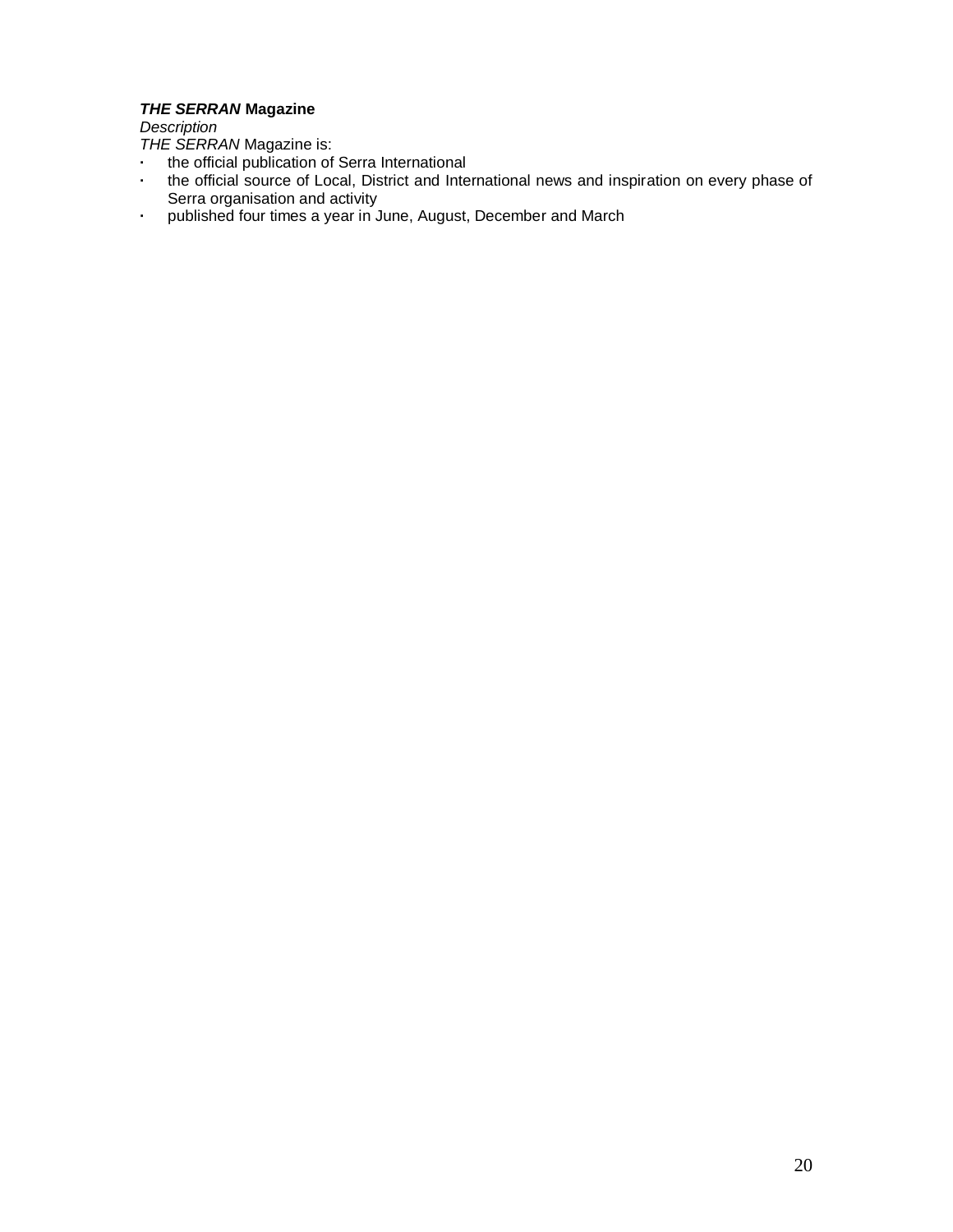# **Evaluating the Serra Club and its Members**

Our Spiritual Advisers tell us that, if we are to make progress in our personal lives, occasionally we must take inventory of how well we are doing. The same principle applies to a Serra Club and its Members: if we are to progress, our leaders must regularly evaluate how well things are going in the Committees and the Club, how well each Member is performing, how to continue what is successful and how to remedy that which is not working.

### **Evaluating Serra Club Leaders**

From time to time, Club Members should rate their Club Leaders as "S"(Strong), "A" (Average) or "W" (Weak) on the following points.

#### *My Serra Club Leaders:*

- 1. . . . have a thorough understanding of Serra, its objectives, history, By-Laws, policies, organisation structure and activities.
- 2. . . . use Serra's objectives and policies as the basis for leadership activities.
- 3. . . . elicit wide participation in decision making.
- 4. . . . apply sound criteria in selecting other leaders.
- 5. . . . delegate responsibilities effectively.
- 6. . . . encourage short and long range planning of goals and of the steps needed to accomplish those goals.
- 7. . . . adjust their efforts to the unique characteristics and needs of the Club and area.
- 8. . . . provide in-service training of other leaders in Serra.
- 9. . . . see that budgets are planned, approved, and executed effectively.
- 10. . . . co-ordinate the various phases of Serra effectively.
- 11. . . . communicate effectively inside and outside the organisation.
- 12. . . .check the progress of the Club periodically against the objectives and policies of Serra and adapt or adjust accordingly.
- 13. . . . exemplify sound principles of human relations in organising and directing the Club.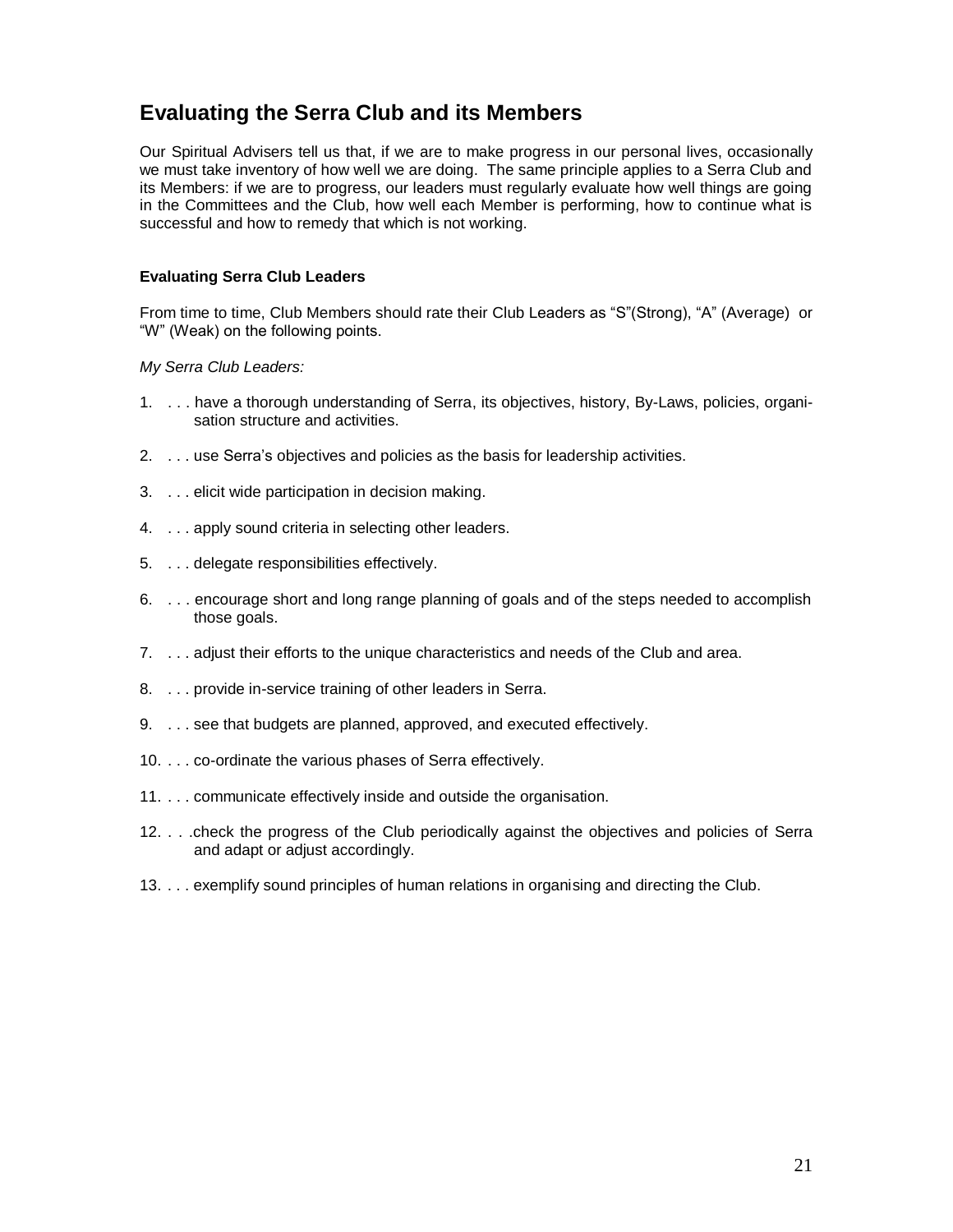### **Evaluating Club Operation**

Various policies, procedures, principles, and suggestions for successfully conducting a Serra Club are mentioned throughout this Handbook for Serrans. Periodically, Serra Officers and Members should rate their Clubs as "S" (Strong), "A" (Average) or "W" (Weak) on the following points and then take whatever action is indicated by this analysis.

- 1. All Club Members have a thorough understanding of Serra's objectives.
- 2. The Club occasionally analyses Serra's objectives in terms of today's problems and needs and the results of this analysis are communicated to all Members of the Club.
- 3. The Club demonstrates its empathy with many groups related to the Priesthood and Religious Life through its various activities: Youth, Seminarians, Sisters, Brothers, Deacons, Pastors, Associate Pastors, Parents *a*nd Others.
- 4. Club Leaders continually develop Club Members in their spirituality and vocation work.
- 5. Club Officers and Committee Members regularly study all material on Club leadership found in this Handbook for Serrans and other manuals for assistance and guidance in serving the Club competently.
- 6. Club Officers are nominated and elected from among those who have been members of the Board of Trustees and/or have served on at least one Committee.
- 7. All Officers and Members of Standing Committees have, and use, appropriate Serra International manuals and other materials related to their areas of responsibility.
- 8. The terms of Club Committee assignments allow for a reasonable amount of carry-over of experience from one administration to another.
- 9. Committees have a balance of experienced and new Members.
- 10. Club Leaders are continuously trained including instruction in the basic principles of leadership.
- 11. The Club plans and schedules events in advance including regular Club Meetings, Special Meetings, Board Meetings, Meeting Programs, Vocations Activity, Finances *(delete comma)* and Conventions.
- 12. Most Members actively participate in Club decision making.
- 13. Actions of the Board of Trustees are promptly communicated to Club Members.
- 14. The content of the talks given at regular Serra meetings are related to the Club's activities.
- 15. Qualified Members are given opportunities to participate in the Meeting Program in order to continue their interest in the Club and to utilize potential talent.
- 16. Club programs allow for discussion and analysis of contemporary Catholic and Church issues.
- 17. Club Leaders encourage the creativity of all of the Members and implement ideas whenever possible.